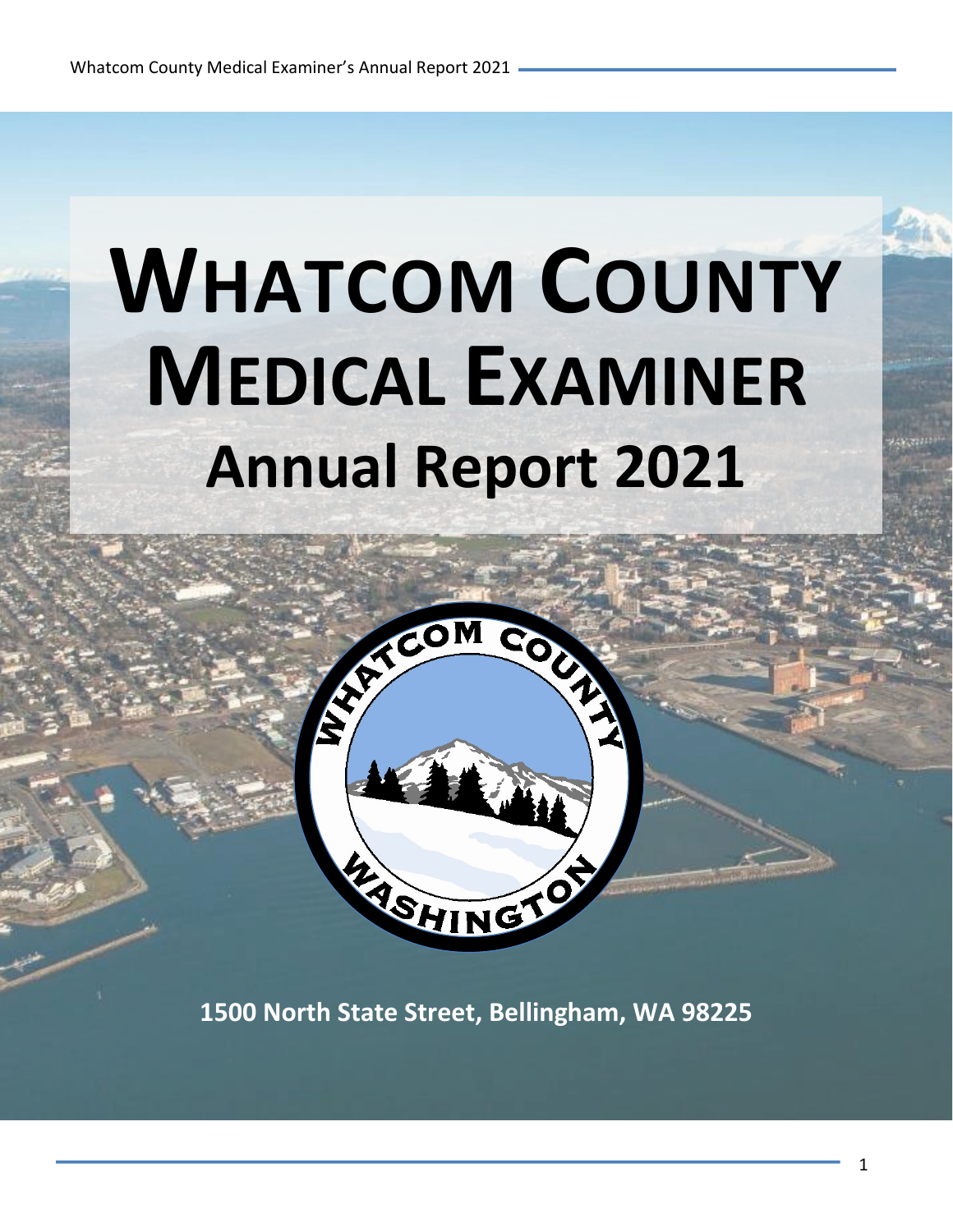# **TABLE OF CONTENTS**

| <b>Mission Statement/Executive Summary</b>  | 3              |
|---------------------------------------------|----------------|
| 2021 Overview                               | 4              |
| Geographic Jurisdiction                     | 5              |
| Cases by City                               | 5              |
| Cases by Location                           | 6              |
| Cases by Referring Agency                   | $\overline{7}$ |
| Cases by Month                              | $\overline{7}$ |
| <b>Manner of Death: Natural</b>             | 8              |
| Manner of Death: Accidental                 | 9              |
| <b>Manner of Death: Suicide</b>             | 12             |
| <b>Manner of Death: Homicide</b>            | 14             |
| Manner of Death: Undetermined               | 14             |
| <b>Medical Examiner Responsibilities</b>    | 15             |
| <b>Medical Examiner Office Pathologists</b> | 17             |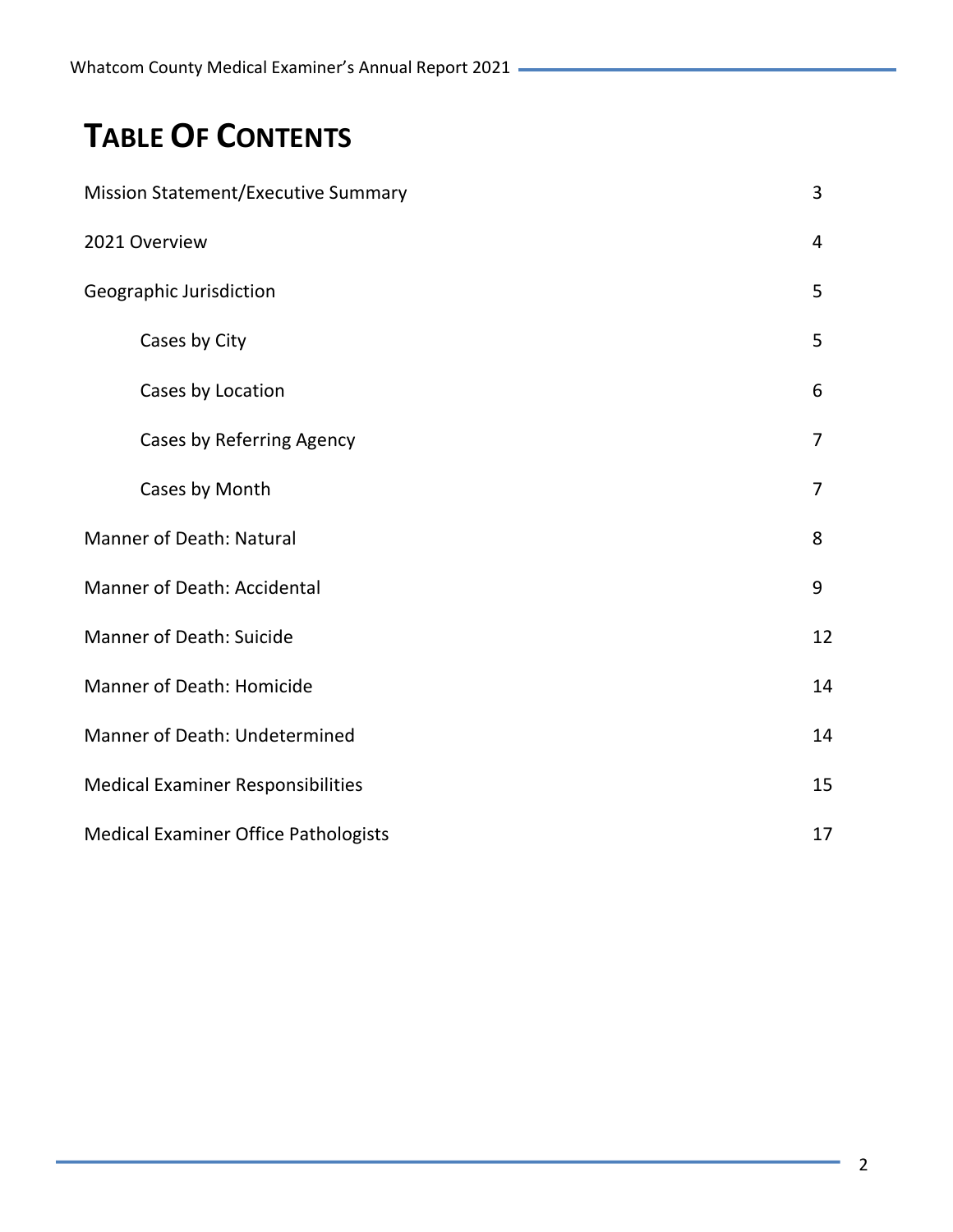# **MISSION STATEMENT**

The Medical Examiner is a physician qualified to perform forensic investigations, authorized by Whatcom County, Washington, to investigate sudden, unexpected, violent, suspicious, or unnatural deaths. The purpose of the Medical Examiner program is to bring trained medical evaluation to the investigation of deaths that are of concern to the public health, safety, and welfare of the community.

# **EXECUTIVE SUMMARY**

During 2021 the Whatcom County Medical Examiner's Office assumed jurisdiction in 168 death investigations that involved forensic autopsies, toxicological examinations, viewing and summary reporting. In addition, 280 other additional cases were reported and investigated and no jurisdiction was assumed (NJA).

Local agencies brought miscellaneous bones to the Medical Examiner to determine if they were of human origin.

Teaching and public relations are also an important part of the Medical Examiner's Office. Consulting was ongoing with the fire and police departments of the county and St. Joseph's Hospital. In addition, service organizations, professional, college and high school classes toured the morgue facility. The Medical Examiner also represented the office on numerous occasions to various civic organizations and gave multiple lectures.

This report is the last document created under my authority as Whatcom County Medical Examiner, culminating continuous operation of the Office for the past 32 years. It has been my pleasure to serve our community. I wish to thank Madell for creation of this report, Tracey and all the previous ME Investigators, support staff, transportation, law enforcement, Prosecuting Attorney's Office, Public Defender's Office, local Bar Association, representatives of the media, UW Medicine, WWU, St Joseph Hospital, WA State Toxicology and NMW Toxicology and the residents of Whatcom County for years of support.

Gary Goldfogel, signed electronically 4/19/2022

**Gary Goldfogel, MD Whatcom County Medical Examiner**

\_\_\_\_\_\_\_\_\_\_\_\_\_\_\_\_\_\_\_\_\_\_\_\_\_\_\_\_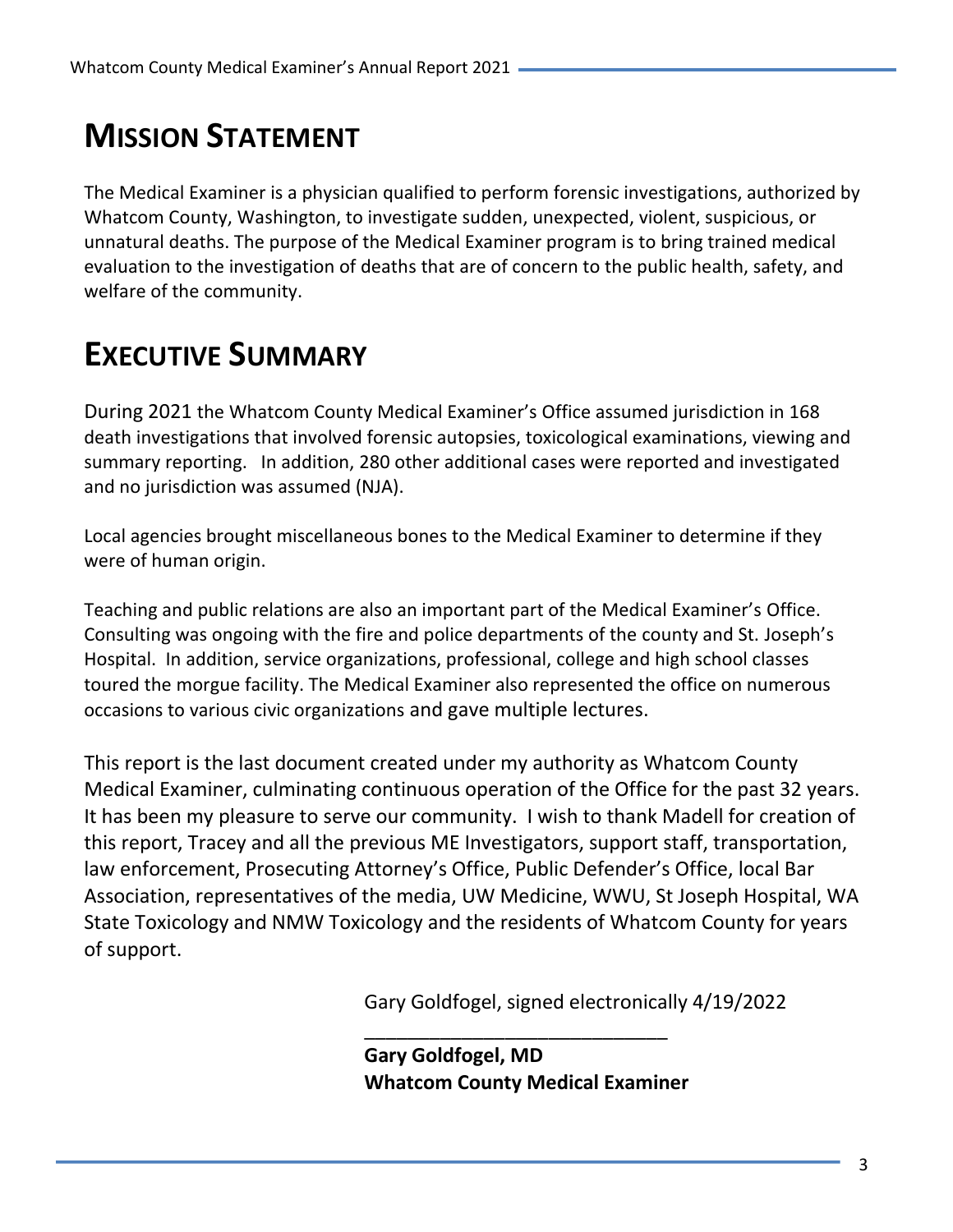# **OVERVIEW**

During 2021 the Whatcom County Medical Examiner's Office conducted 168 forensic death investigations. Those investigations are grouped into one of five categories based on manner of death (see breakdown below). The statistics and graphs presented in this report show the breakdown of the various causes of death and the age and sex of those who died.

There were 33 investigated natural deaths, 88 accidental, 37 suicide, 3 homicide and 7 undetermined.

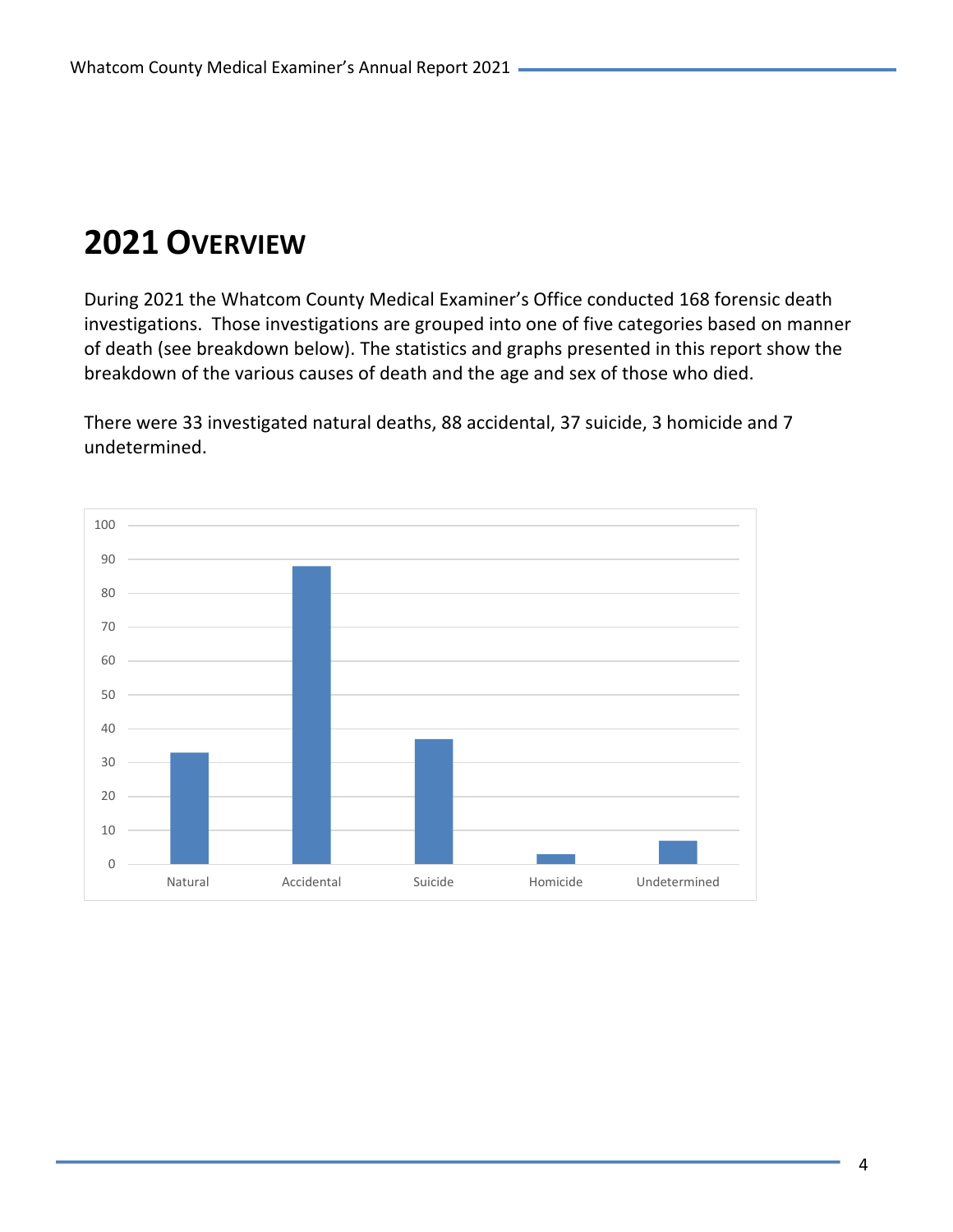# **GEOGRAPHIC JURISDICTION**

The Whatcom County Medical Examiner has jurisdiction over unexpected, unnatural or unattended deaths within the county. The following sections contain figures about where in the County the investigated deaths originated, how they were referred to the ME's office, and the breakdown of case numbers by month.



The Medical Examiner investigated cases reported from each of the cities listed in the figures above.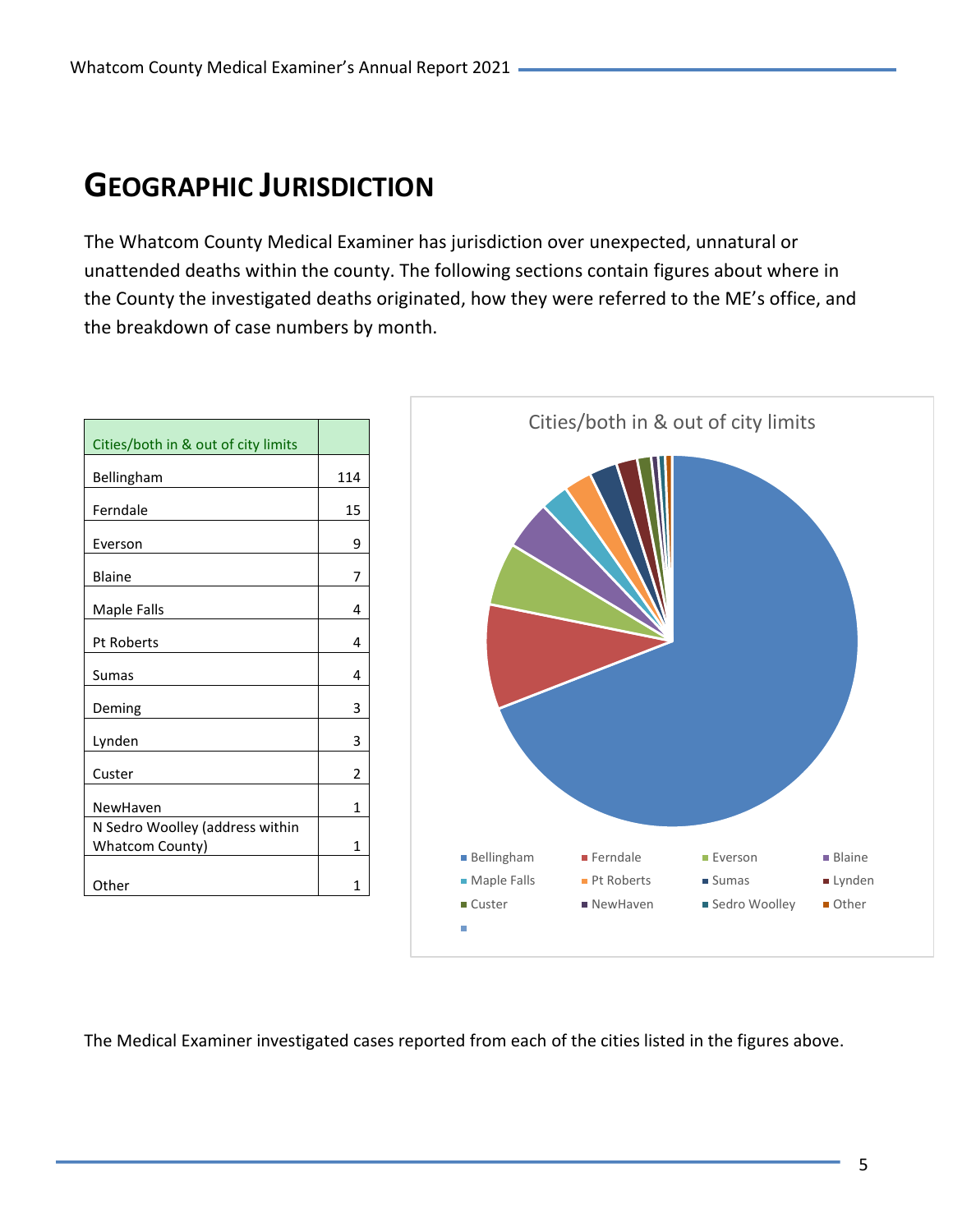| Locations                         | Value          |
|-----------------------------------|----------------|
| Decedent's property inside or out | 94             |
| Hospital/Hospice                  | 15             |
| Other Residence inside or out     | 14             |
| Roadway                           | 12             |
| <b>Rural Environment</b>          | 9              |
| Homeless camp/Living in vehicle   | 7              |
| <b>Urban Environment</b>          | 6              |
| Hotel/Motel                       | 4              |
| Remote Area                       | 3              |
| Shelter/Halfway House             | $\overline{2}$ |
| Freeway                           | 2              |



The decedent died or was found at the locations listed above.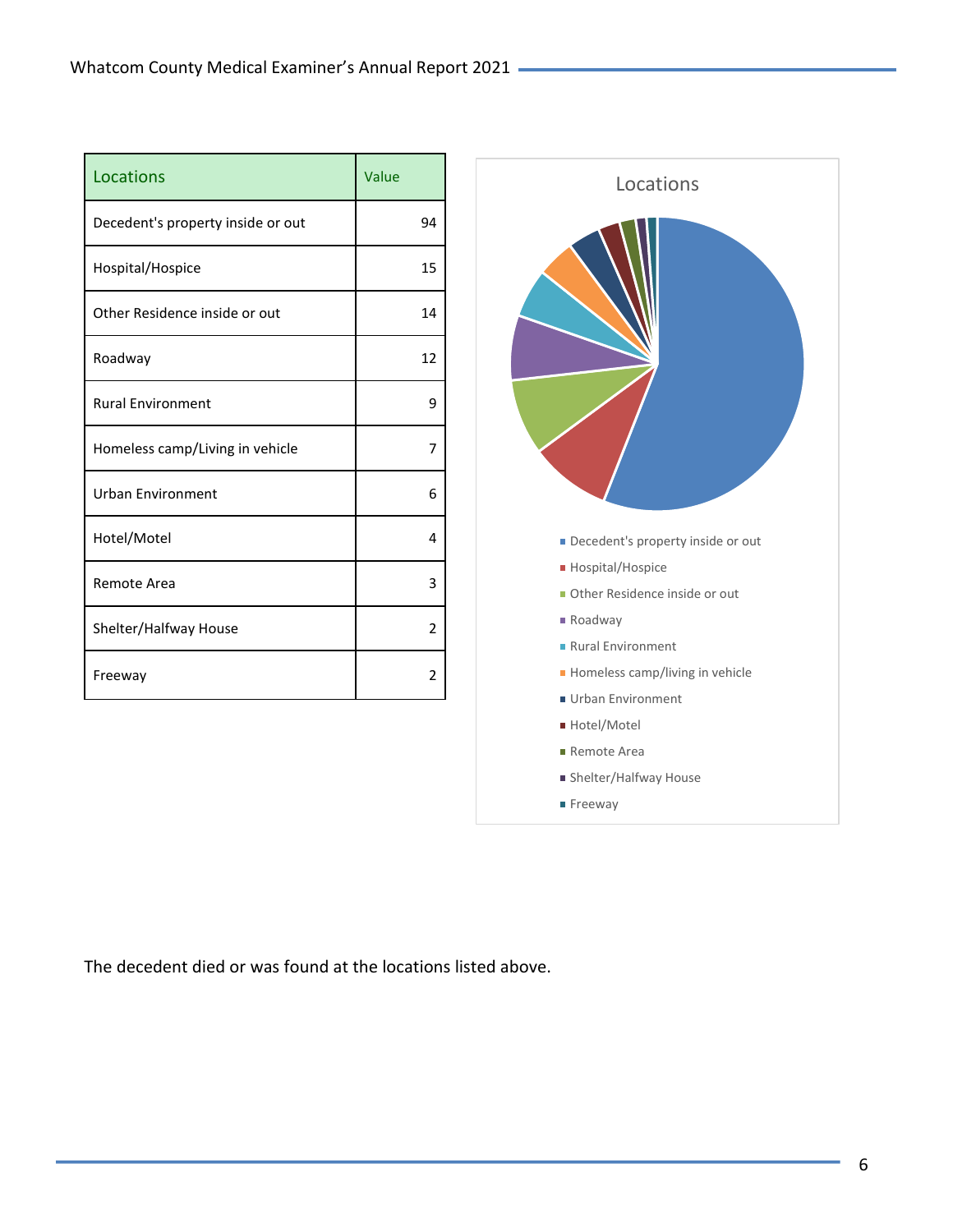| <b>Referring Agency</b>         |    |                                                                                             |
|---------------------------------|----|---------------------------------------------------------------------------------------------|
| Bellingham Police Department    | 85 |                                                                                             |
| Whatcom County Sheriff's Office | 49 |                                                                                             |
| Lummi Nation Law and Order      | 8  |                                                                                             |
| Washington State Patrol         | 8  |                                                                                             |
| Ferndale Police Department      | 7  |                                                                                             |
| Blaine Police Department.       | 3  |                                                                                             |
| Everson Police Department       | 2  | ■ Whatcom Sheriff's Office<br><b>Bellingham Police Dept.</b>                                |
| St. Joseph Hospital.            | 2  | ■ Lummi Nation Police Dept. ■ Washington State Patrol                                       |
| <b>Nooksack Tribal Police</b>   | 2  | Ferndale Police Dept.<br>Blaine Police Dept.<br>Everson Police Dept.<br>St. Joseph Hospital |
| Bellingham Fire Department      | 1  | Nooksack Triabal Police<br><b>Bellingham Fire Dept.</b>                                     |
| Sumas Police                    | 1  | Sumas Police Dept.                                                                          |

Of the 168 cases investigated by the Medical Examiner's Office, 11 were in a state of at least moderate decomposition and 20 were known transient or homeless.



The Medical Examiner's Office was presented with 447 deaths in 2021, and claimed jurisdiction over 168 of them. The others received "paper" investigations and were designated NJA which stands for "no jurisdiction assumed."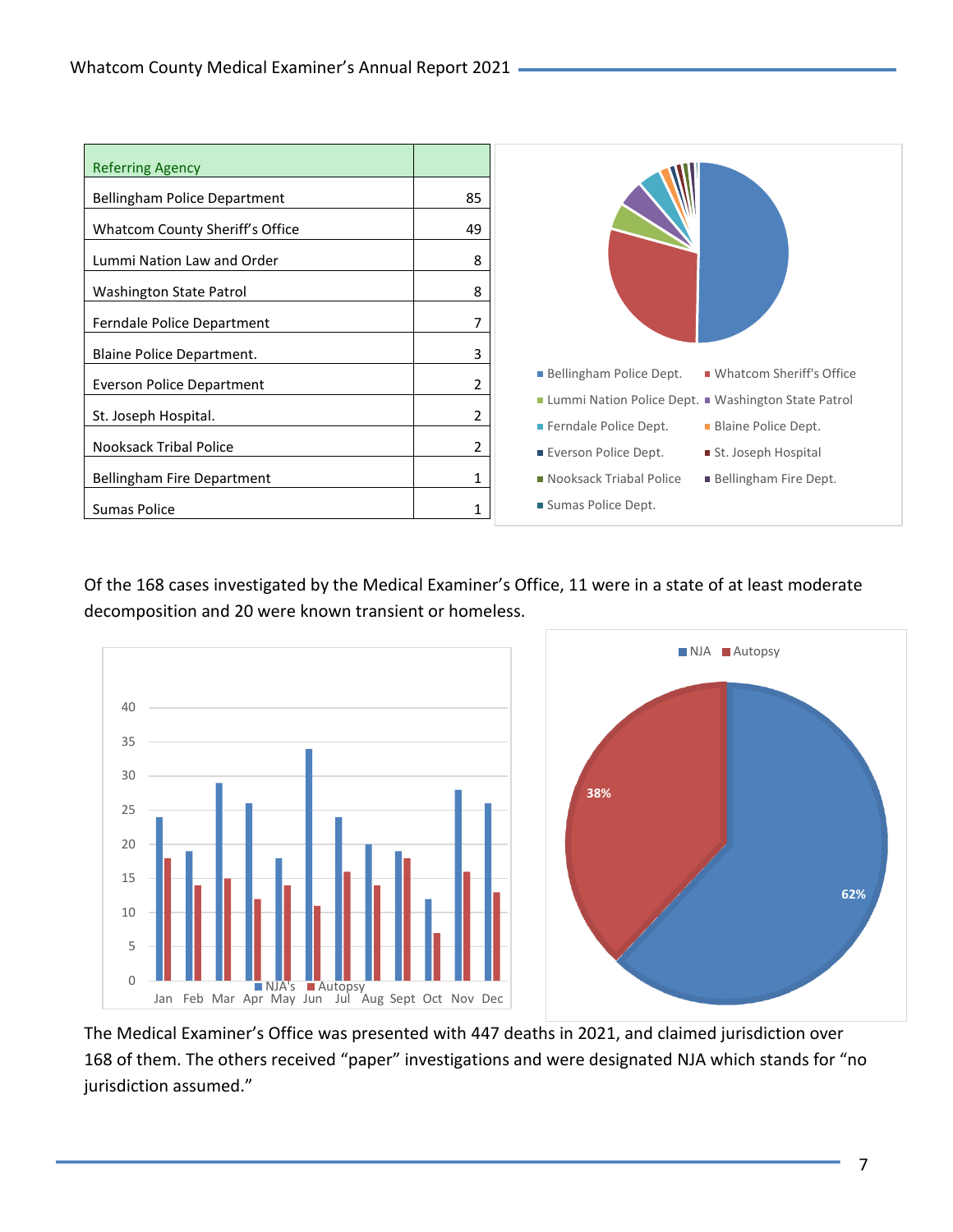# **NATURAL**

There were 33 total investigated natural deaths of which 23 were male and 10 female. The cause of death was as follows: Heart Disease (22), Alcoholism (3), Pulmonary Thromboembolism (2), Coronary Thrombosis (1), GI Bleeding (1), Asthma (1), COVID-19 (1), Diabetes Mellitus (1), and Acute Peritonitis (1).

Alcohol was present in 5 cases.

Drugs were present in 15 of the 33 cases including 6 cases with amphetamine, 3 cases with methamphetamine, 2 cases with fentanyl (presumed not related to cause of death), 1 case with hydrocodone, 1 case with morphine, one case with oxycodone & oxymorphone and 8 cases with marijuana. Other cases included naloxone (antidote to opiates), benzodiazepines, buprenorphine, tricyclic antidepressant and other prescribed medications.

Grouped by age, 1 decedent was between 20-29, 3 were between 30-39, 9 were between 40- 49, 9 were between 50-59 and 8 were between 60-69 and 3 are 70 years of age or older.



# **Natural Deaths by Cause**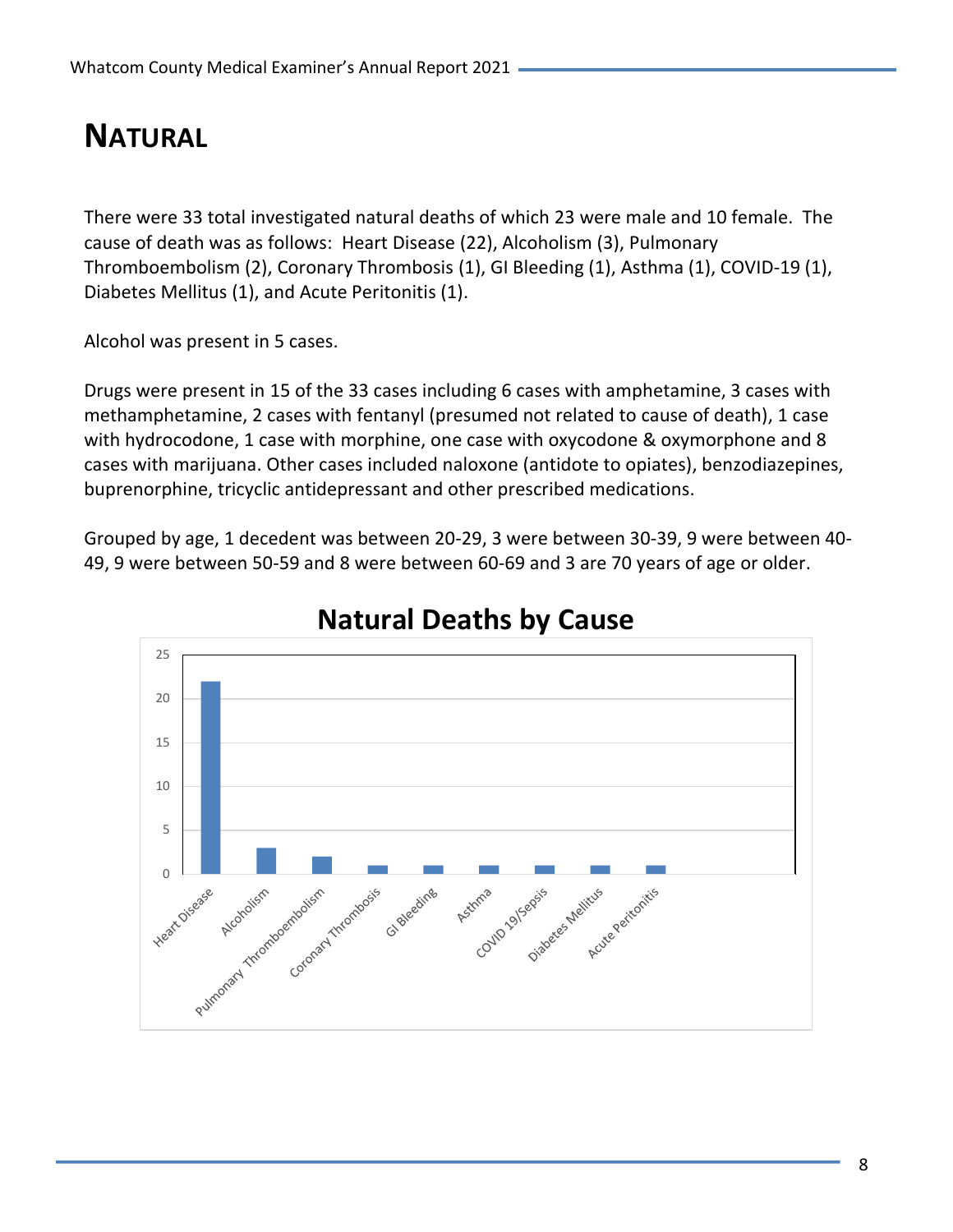

# **Natural Deaths by Age and Sex**

# **ACCIDENTAL**

There were 88 total investigated accidental deaths of which 67 were male and 21 were female. The cause of death was as follows: Drugs (50), Traffic (18), Drowning (5), Fire (4), Alcohol Toxicity (3), Carbon Monoxide Toxicity (2), Exposure (1), Industrial accident (1), Accidental hanging (1), Mechanical Asphyxia (1), Agonal Exsanguination (1) and Crushed Cranial Trauma (1).

Grouped by age, 1 decedent was under 1 year old, 1 was between 2-9, 2 were between 10-19, 16 were between 20-29, 22 were between 30-39, 16 were between 40-49, 21 were between 50-59, 6 were between 60-69 and 3 over 70 years of age.

Alcohol was present in 26 of the 88 accidental deaths.

In the 18 **traffic** deaths (includes 4 pedestrian/motor vehicle, 2 bicyclist/motor vehicle, 1 ATV, 3 motorcycle, 4 vehicle passengers and 4 drivers), alcohol was present in 7 cases with an average blood alcohol concentration of 0.16 gm%. Seatbelts were worn in 3, not worn in 3, and unknown in another 2 of the automobile deaths. A helmet was worn in 2 of the 3 motorcycle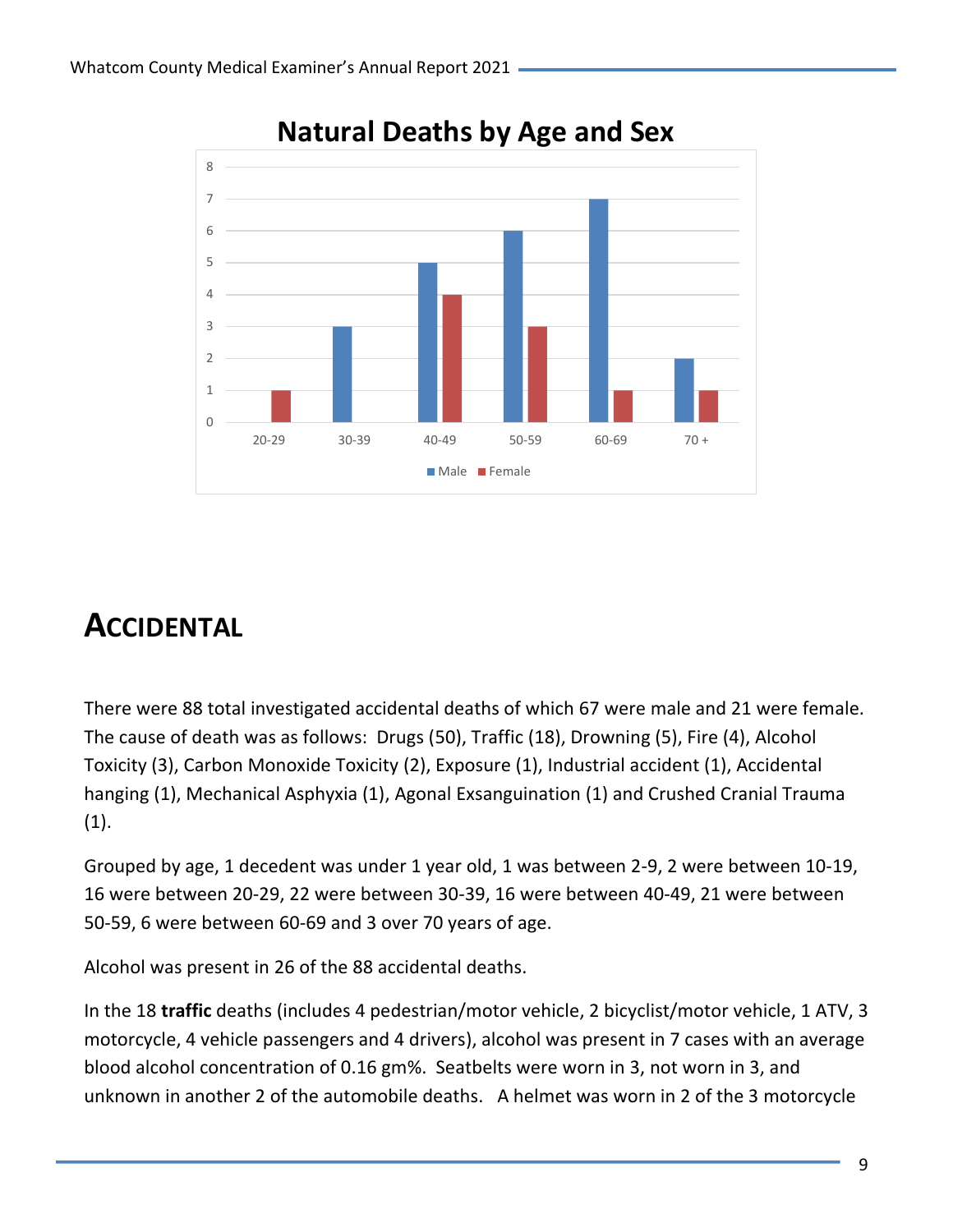deaths with excessive speed being a factor in all. In the traffic deaths, 6 showed methamphetamine/amphetamine and 5 showed marijuana. Other cases showed fentanyl, cocaine, hydromorphone and Mitragynine (Kratom).

In the 50 **drug overdose** deaths 13 showed alcohol. Fentanyl was present in 29 cases, 8 cases showed heroin with an additional 3 cases showing morphine and codeine (assumed to represent use of heroin), unspecified opiates were present in 2 cases, other drugs seen include hydrocodone, hydromorphone, dihydrocodeine/hydrocodol, and oxycodone. Methadone showed up in two cases. Methamphetamine/amphetamine was present in 30 cases. Cocaine and or benzoylecgonine (a byproduct of cocaine) showed in 4 cases. Mitragynine (Kratom) was present in 3 cases. Naloxone was present in 11 cases. Other drugs seen were 6 Beta-Naltrexol, 7-aminoclonazepam, diazepam, midazolam, cyclobenzaprine, diphenhydramine, duloxetine, ephedrine, EDDP, etizolam, sertraline, phenylpropanolamine and tramadol. Cannabinoids (marijuana) showed up in 7 cases. More than one drug may be associated with a case.

Of the five **drownings** two showed alcohol (level of 0.26 gm% and 0.22 gm%), 3 showed THC (marijuana), other drugs seen were buprenorphine, methamphetamine, amphetamine, tramadol, and oxycodone.

Of the four **residential fire** deaths one showed alcohol (0.31 gm%) three cases showed methamphetamine/amphetamine present. Other drugs identified include buprenorphine, benzodiazepine and THC (marijuana).

**Alcohol toxicity** deaths showed 0.2 gm%, 0.5 gm% and in one case no alcohol was detected (detox).

Both **carbon monoxide** toxicity deaths had no alcohol or drug usage detected.

The **environmental exposure** death was negative for alcohol and drugs.

The jobsite **industrial accident**, the **accidental hanging** and the mechanical **asphyxia** victims were all negative for alcohol and drug usage.

The agonal **exsanguination** death had 0.33 gm% alcohol and THC (marijuana) present.

The **crushed cranial trauma** death was negative for alcohol, but showed lamotrigine.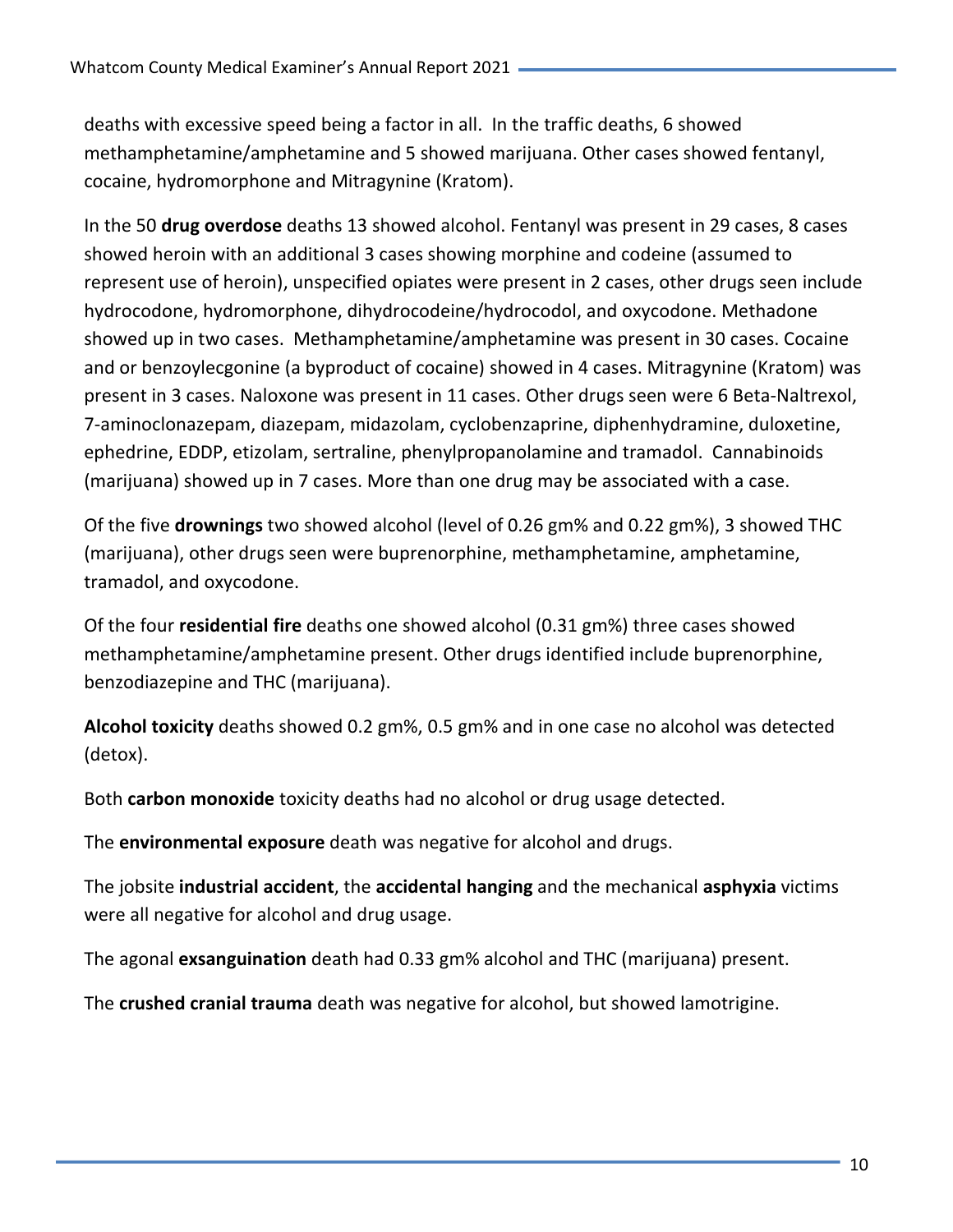

# **Accidental Deaths**

# **Accidental Deaths by Age and Sex**

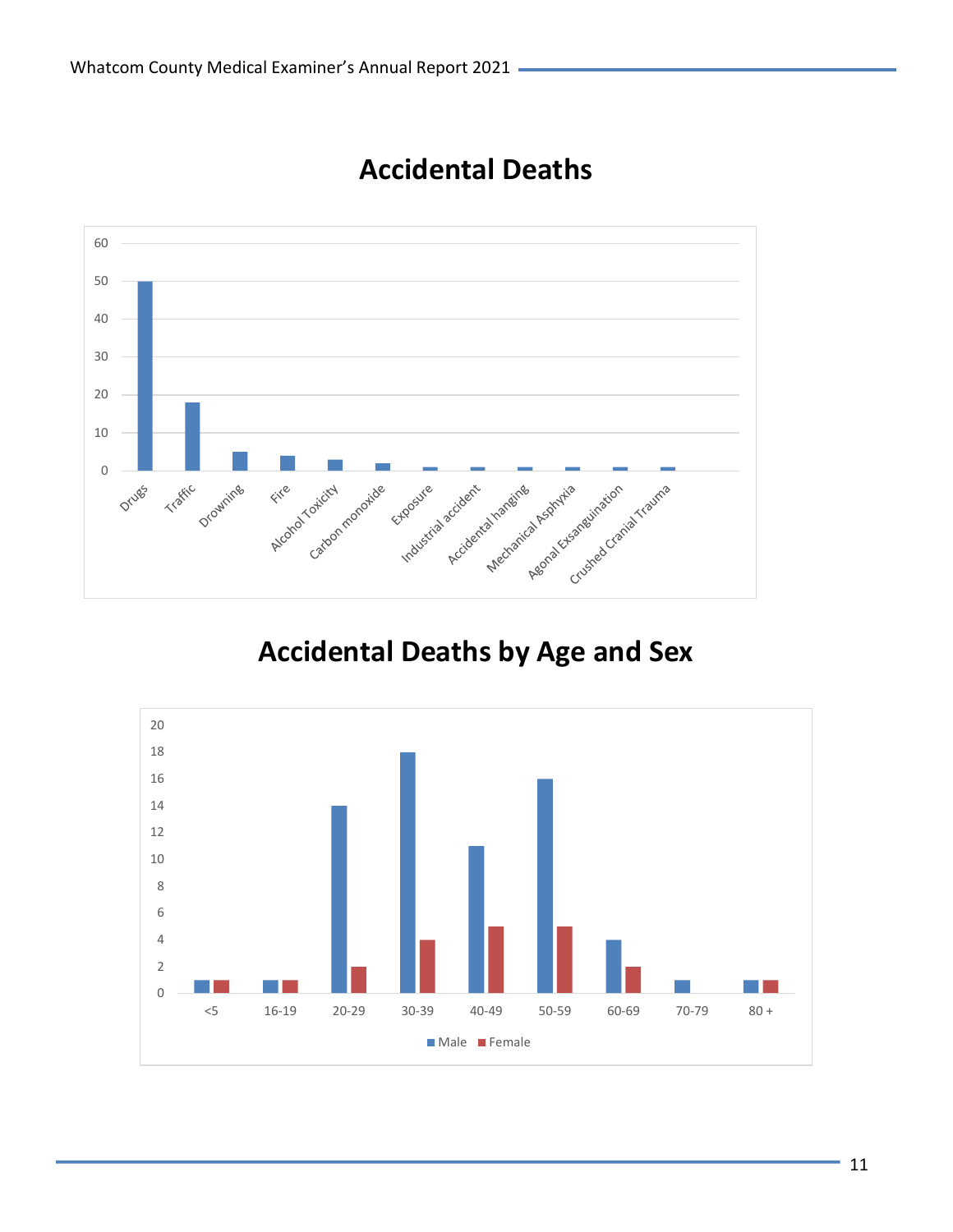# **SUICIDE**

There were 37 total investigated suicide deaths of which 27 were male and 10 female. The cause of death was as follows: Gunshot (13), Hangings (10), Asphyxia-other than hanging (3), Drug overdose (3), Drowning (2) Self-incised sharp force trauma (2), Pedestrian/train (2) and Poison (2).

By age, 11 decedents were between 20-29, 5 were between 30-39, 5 were between 40-49, 5 were between 50-59, 5 were between 60-69, and 6 were between 70-79.

Alcohol was present in 11 of 37 suicide deaths with an average blood alcohol reading of 0.15 gm%. Marijuana was also found in 10 of our suicide cases.

In the drug overdose deaths, we found acetaminophen, hydrocodone, hydromorphone, Quetiapine, 7-Amino clonazepam, midazolam, diazepam, unspecified benzodiazepine, citalopram, norfluoxetine, oxycodone, and THC (marijuana) present.

In the 13 gunshot suicides, handguns were used 9 times (7 semiauto and 2 revolver), rifle 3 times and 1 used a shotgun. Alcohol was present in 6 of the gunshot victims with an average reading of 0.21 gm%. Drugs were present in 5 cases. Three cases showed only THC (marijuana), one showed citalopram, and the other had amphetamine and alprazolam present.

Three of the ten ligature hangings showed alcohol readings with an average of 0.14 gm%. Drugs were present in three cases (methamphetamine/amphetamine, THC).

Of the 37 suicide cases ideation was present in 35% (13), not present in 27% (10), and unknown or indeterminate in 38% (14). A suicide note was left in 32% (12), and either there was no note or unknown in 68% (25) of our cases. There was a documented history of prior attempt in 6 cases, 14 had no prior known attempt and in 17 cases it is unknown.

More than one stressor may be identified in suicide cases. Clinically depressed or despondent/depressed were listed in 10 of our cases, failing health was listed for 9 cases, 7 had substance abuse problems, 7 had history of alcohol abuse, 4 dealing with schizophrenia, 3 had legal problems, 3 cases had financial worries, unspecified mental illness was associated with 2 cases, aging was noted in 2 cases as was family problems in 2 other cases. Other triggers mentioned were relationship problems, Covid induced psychosis, unspecified anxiety and in 5 cases stressors were unknown.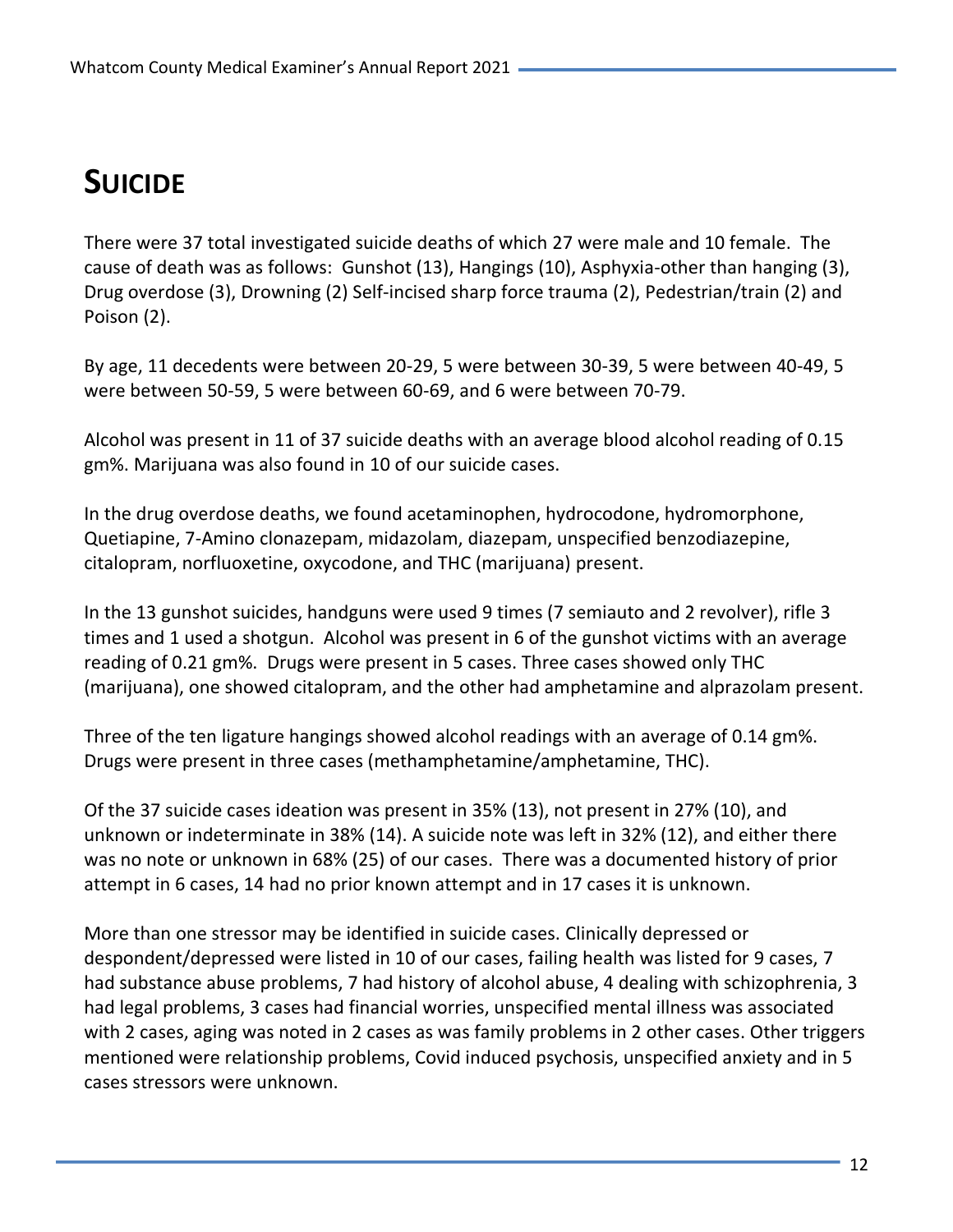

# **Suicide Deaths by Mechanism of Injury**

# **Suicide Deaths by Age and Sex**

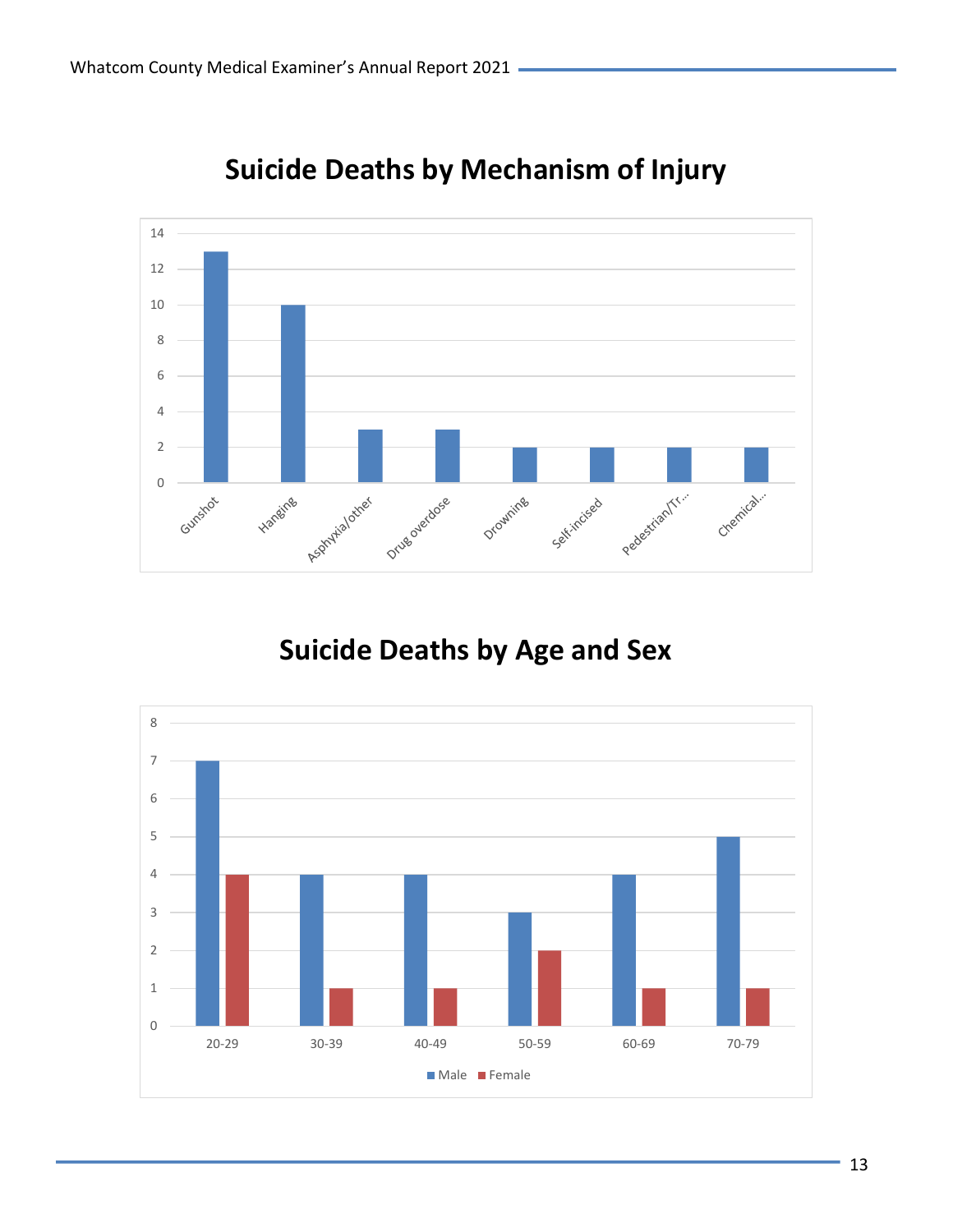# **HOMICIDE**

There were three homicide cases, one female and two male victims. Two had gunshot wounds to the chest and one had multiple gunshot wounds to chest and abdomen. One was related to the assailant. On the other two cases, is believed one knew the assailant and unclear if the victim knew the assailant on the third case.

None of the victims had alcohol in their system. One of the victims was positive for methamphetamine/amphetamine.

Grouped by age, 1 was between the age of 20-29 and 2 were between the age of 60-69.

# **UNDETERMINED**

There were seven investigated deaths whose manner of death was listed as undetermined, three male, three female and one gender unknown. We had three deaths where age was undetermined one female skull, one male whose bones were found, one unknown gender human foot. There was one unexplained sudden infant death (SUIDI) classified as undetermined by convention. One death was a delayed trauma suspected oral overdose of acetaminophen but it was not clear if accidental or intentional thus classified as undetermined. Another case of polysubstance overdose/toxicity had unclear intent and question of whether drugs were self-administered or given as potential poisons. In one case, the decedent entered the roadway in an unsafe manner in daylight hours during inclement weather and was struck by a vehicle, and it was not clear if accidental vs intentional self infliction of harm.

Grouped by age, of the 4 decedents whose age was known and cause of death undetermined, 1 was less than a year old, 1 between 30-37, 1 between 70-79 and 1 between 80-89 years of age.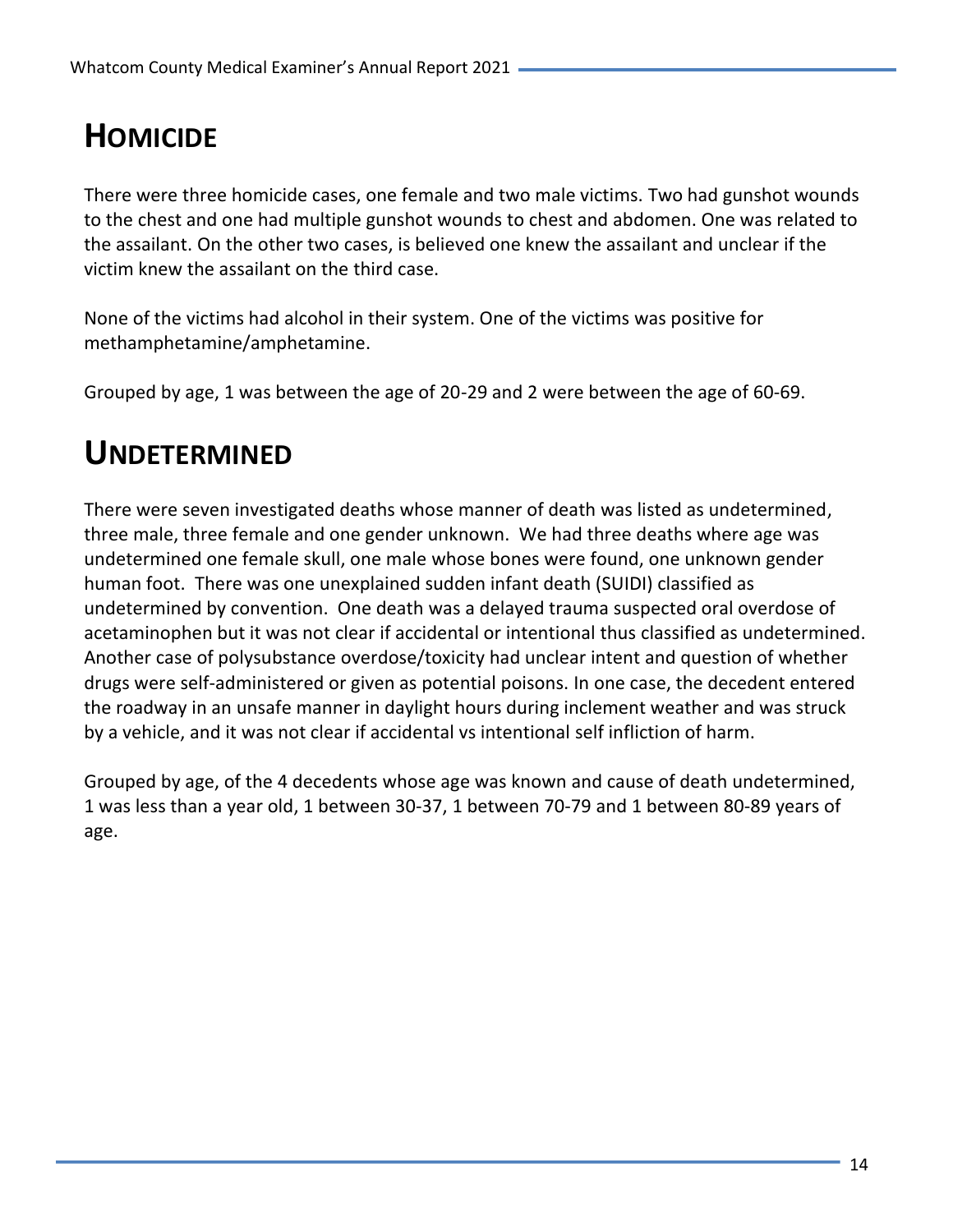# **MEDICAL EXAMINER RESPONSIBILITIES**

Adapted from the Medical Examiner Contract for Services Agreement with Whatcom County, and King County Medical Examiner's Office Annual Report.

The Medical Examiner (ME) is a physician certified in anatomic pathology who is authorized to investigate sudden, unexpected, violent, suspicious, or unnatural deaths. The office and function of the ME is established by the Revised Code of Washington (RCW) 68.50. There are several reasons why a ME is to be utilized in the determination of the cause and manner of death. They include: (1) murder shall be determined and recognized; (2) the innocent shall be exonerated; (3) criminal and civil court proceedings will be provided with documented and impartial medical advice; (4) unrecognized hazards to public health shall be revealed; and (5) industrial and/or workplace hazards shall be made known to the public.

In order to reach and provide these services, the ME by statute assumes jurisdiction over human remains in these cases. The ME, after a thorough investigation, is to determine the cause and manner of death. The postmortem examination on each decedent includes the preservation of various body fluids and tissues for microscopic and toxicologic analysis. Photographs are taken of the external and internal portions of the examination, which are available for review at a later date if needed. Photographic documentation is also an essential item in those cases where the pathologist must provide court testimony.

The ME is available personally or will provide any coverage for 24 hours per day, 365 days per year. They shall perform the following functions and have the following authority:

- 1. Arrange the transportation of bodies.
- 2. Investigate all deaths as previously described in this paragraph.
- 3. Be available to law-enforcement and in turn have access to law-enforcement expertise, experience and personnel and assistance.
- 4. Create and file such medical records as are needed or required by statute and good medical procedure.
- 5. Extend and receive the full cooperation from all levels of county government appropriate to the investigation of death as determined by the ME.
- 6. Authority and duty to serve as a representative, if desired, to the trauma quality assurance committee of St. Joseph Hospital.
- 7. Teach paramedics and emergency technicians, police and fire department trainees regarding any techniques and or requirements of death investigations.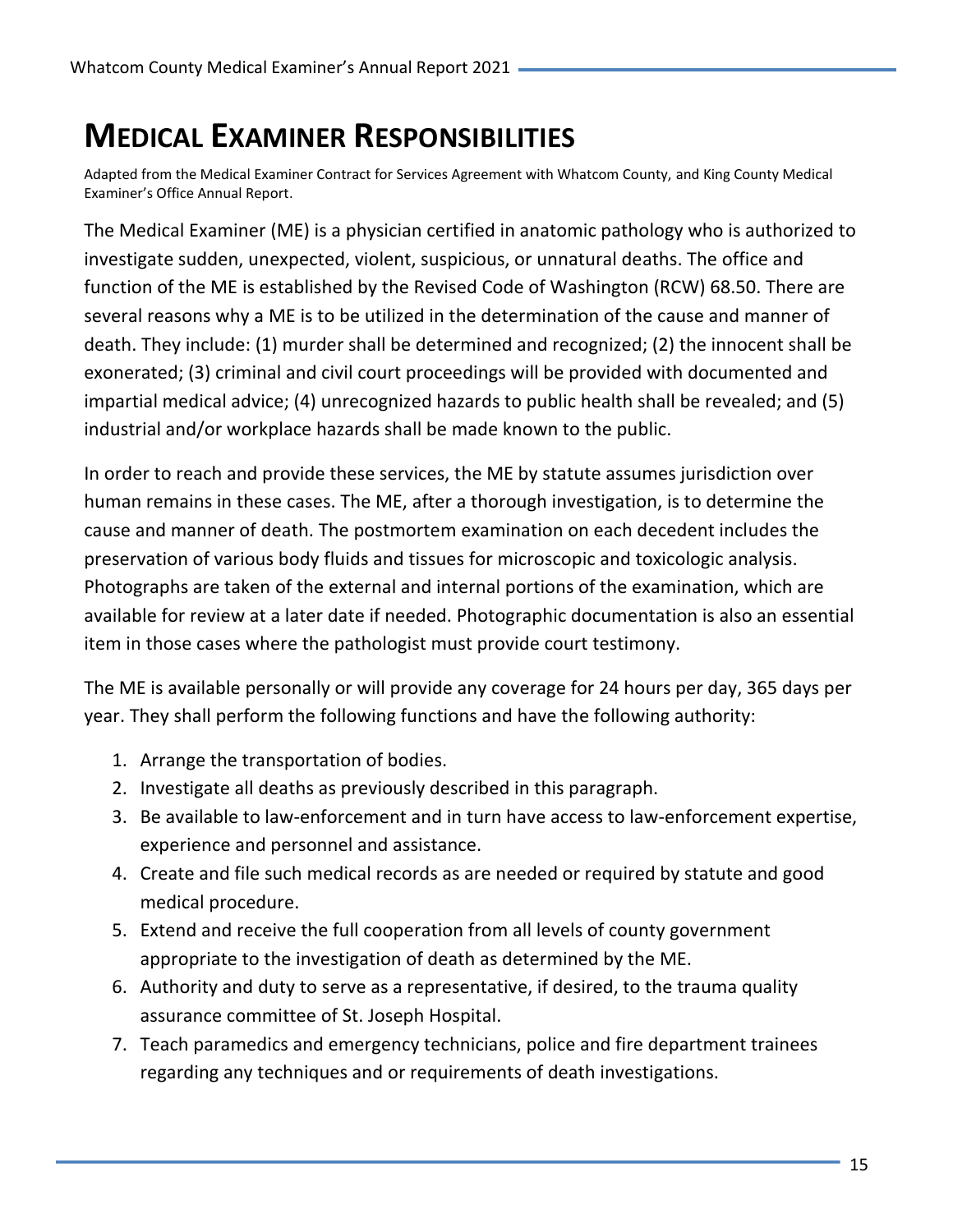- 8. Liaison and work with the County Health Department regarding issues of public health, infectious diseases, toxins and poisons.
- 9. Be a representative, if desired, on the Whatcom County Disaster Management Committee.
- 10.Courtroom testimony and consultation services for the prosecuting attorney, public defender, and law-enforcement agencies on autopsies, interpretation of injuries on both living and deceased, toxicology testing and interpretation (including legal ethanol analyses).
- 11.Maintain and oversee the personnel, equipment, supplies, etc. to perform the duties of the Medical Examiner Office.
- 12.Obtain and oversee substitute professional coverage when the ME is unavailable for any reason. Any such coverage shall be consistent with this contract and the standards of the College of American Pathology for autopsies.
- 13.Administration of indigent cremation burial program on behalf of Whatcom County.
- 14.Create and maintain all documents, reports, and evidence necessary to perform the function of the Medical Examiner Office in accordance with relevant legal and professional standards.
- 15.Maintain current certification, stature, and licensure to perform the duties of Medical Examiner.
- 16.Maintain and oversee the morgue facility.
- 17.Makes recommendations as necessary as a member of the Child Death Review Committee along with DSHS, Health Department, schools, courts, Prosecutor, Sheriff, and Police Department.

In all cases investigated by the Medical Examiner, it is essential that the decedent's identity is established and the next-of-kin is located and notified regarding the death. Notification of next-of-kin is the responsibility of law-enforcement. The ME shall not have authority or responsibility over the personal effects of the deceased or the responsibility or authority of notifying the next-of-kin to the deceased. These functions shall remain with the appropriate police and/or law-enforcement agency. The ME shall not have authority or responsibility for making probate arrangements of the deceased.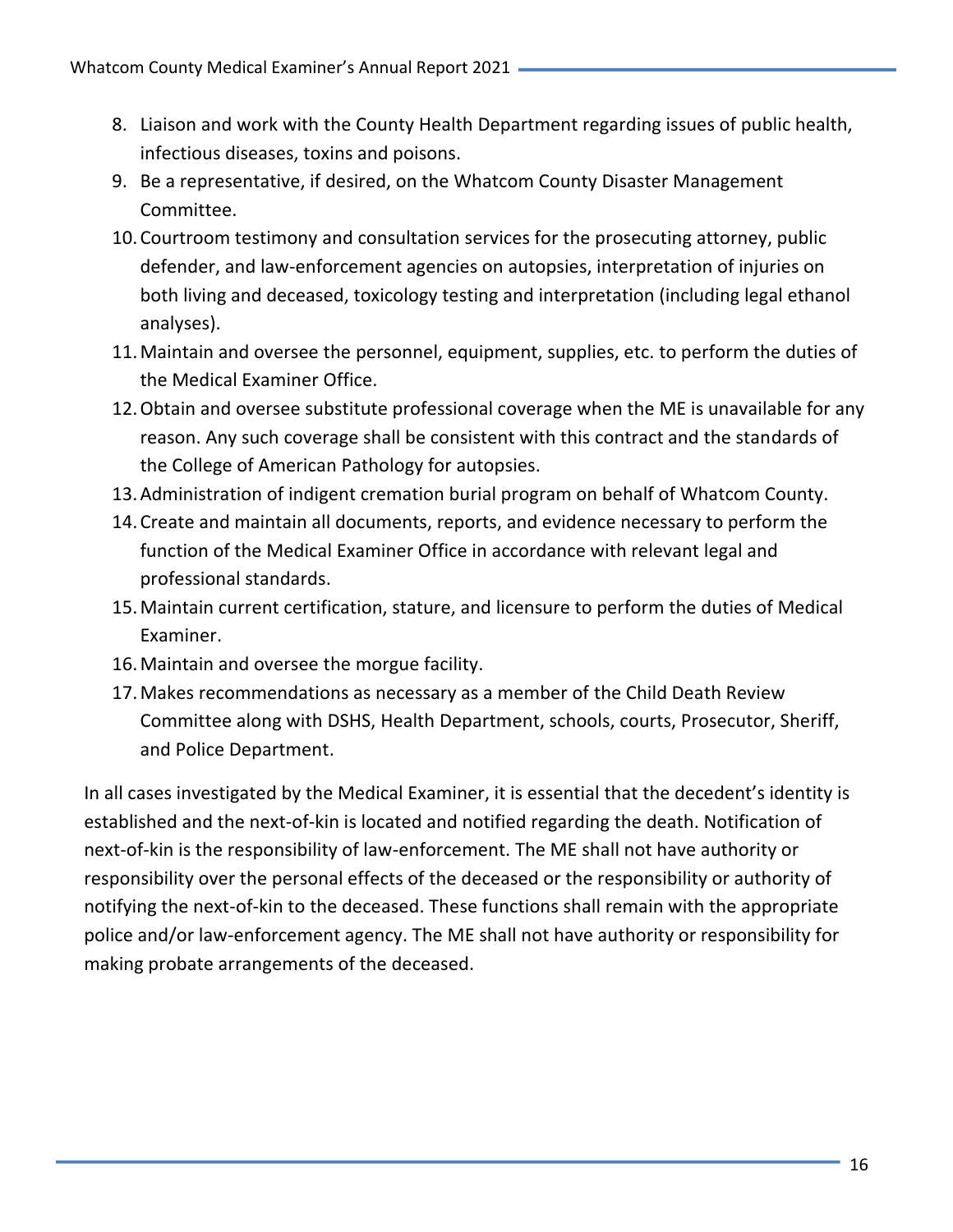# **MEDICAL EXAMINER OFFICE PATHOLOGISTS**

**Gary Goldfogel, MD,** Whatcom County (Washington) Medical Examiner: 1/1/1990 (officially) to 12/31/2021. Deputy ME/Coroner 7/1/1988-12/31/1989.

#### *Education*

- Lewis and Clark College, Portland, Oregon. BS in Biology with Minor in Chemistry. Magna Cum Laude, 1980.
- Emory University School of Medicine, Atlanta, Georgia. M.D., 1984

#### *Postgraduate Training*

- University of Washington Affiliated Hospitals, Seattle Washington.
- Internship and Residency in Anatomic and Clinical Pathology, 1984 to 1988.
- Providence Medical Center, Seattle, Washington. Fellowship in Clinical Pathology/ Laboratory Administration, 1987 to 1988.
- US Army War College, National Security Seminar, 1998
- Advanced Forensics Practicum, FBI/AFIP, Quantico, VA 2000

#### *Qualifications*

- Washington State Physician and Surgeon License, 1984—present
- American Board of Pathology: Anatomical Pathology (AP) 1988, Clinical Pathology/Laboratory Medicine (CP) 1988, Forensic Pathology (FP) 2001

## *Academic Appointments*

- Western Washington University, Adjunct Professor, College of Humanities and Social Sciences, 2005 to present.
- Western Washington University, Guest Instructor, Colleges of Business and Economics, Science and Technology, Huxley College of the Environment, and Fairhaven College, 1988 to present.
- University of Washington, Assistant Clinical Professor of Pathology, 1988 to present.
- University of Washington, Assistant Clinical Professor of Laboratory Medicine, 1988 to present.
- University of Washington, Assistant Clinical Professor of Medical Education, School of Public Health and Community Medicine, 1988 to present.
- Recipient of Excellence in Teaching Award, Medex NW 2008, 2010, 2015, 2016. University of Washington.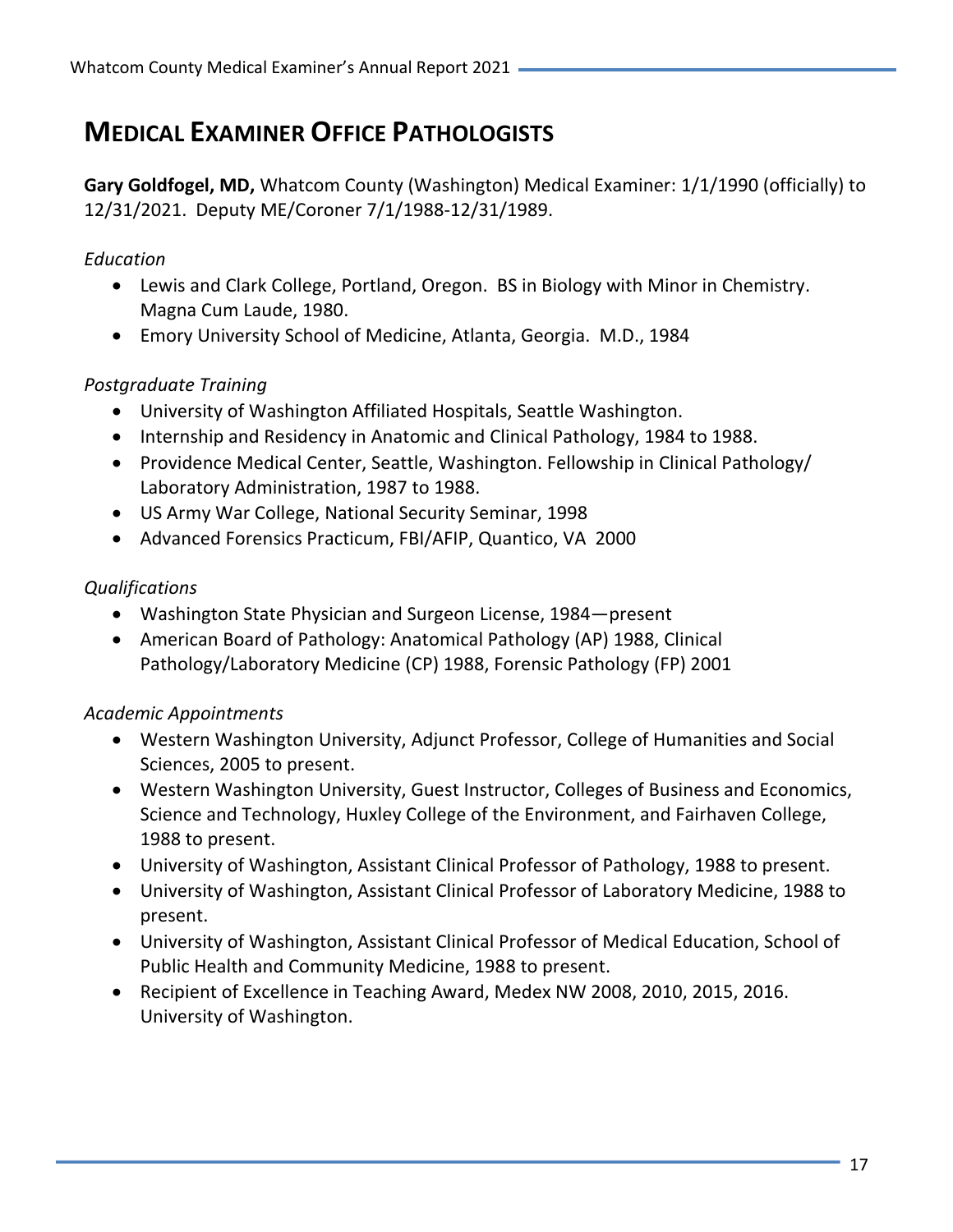*Teaching Responsibilities*

- Course Director/Instructor, Health Care for the 21<sup>st</sup> Century HLED 297, Western Washington University, 2007 to 2010.
- Course Co-Director/Instructor, Systemic Pathology H5452 to Physician Assistants, University of Washington Medex Program, 1984 to 2000. Consultant and Guest Lecturer to course 2000 to present.
- Annual Guest Lecturer, Western Washington University, 1989 to present; Fairhaven College 1989 to present: Departments of Biology, Anthropology, Environmental Science, Adult Education, Business, Humanities.
- Annual Guest Lecturer, Bellingham High School, Sehome High School, Squalicum High School, Forensics Course, 2007-present.
- Instructor, Human Biology 520, University of Washington School of Medicine, 1984 to 1994.
- Instructor, Respiratory Pathology, University of Washington School of Medicine, 1984 to 1988.
- Instructor, Cardiovascular Pathology, University of Washington School of Medicine, 1984 to 1988.
- Instructor, Cancer Rehab 320, University of Washington Schools of Nursing, Rehabilitation, and Physical Therapy, 1985 to 1988.
- Instructor, National Annual Physician Assistant Recertification course, 1989 to 2017.
- Multiple Community Lectures, Seminars on topics including drug testing, strangulation, AIDS, SIDS, Bioterrorism, Community Emergency Management, Crime Scene Investigation, Strangulation, Death Investigation. Gun Control Violence. 1999-present.

# *Professional Experience*

- Locum tenens: Dr. Robert Gibb, Whatcom Pathology Laboratory, Bellingham, Washington 1987 to 1988.
- Associate Director of Whatcom Pathology Laboratory, Bellingham, Washington, July 1, 1988 to December 31, 1988.
- Acting Associate Medical Examiner 1988-1992
- Medical Director, Whatcom Pathology Laboratory, Bellingham, Washington, January 1, 1989 to 1993.
- Pathologist and Medical Director, Whatcom Pathology Laboratory division of National Health Laboratories, Inc., 1993 to 1996.
- Whatcom County Medical Examiner, July 1, 1992 to present.
- Locum tenens: Saint Joseph Hospital; Department of Pathology, Bellingham, Washington, 1998-present. Member of Department 1988-present.
- Medical Staff Appointment: Active I Category; Saint Joseph Hospital, Bellingham, Washington 1988-present. Member of multiple hospital committees 1988-present.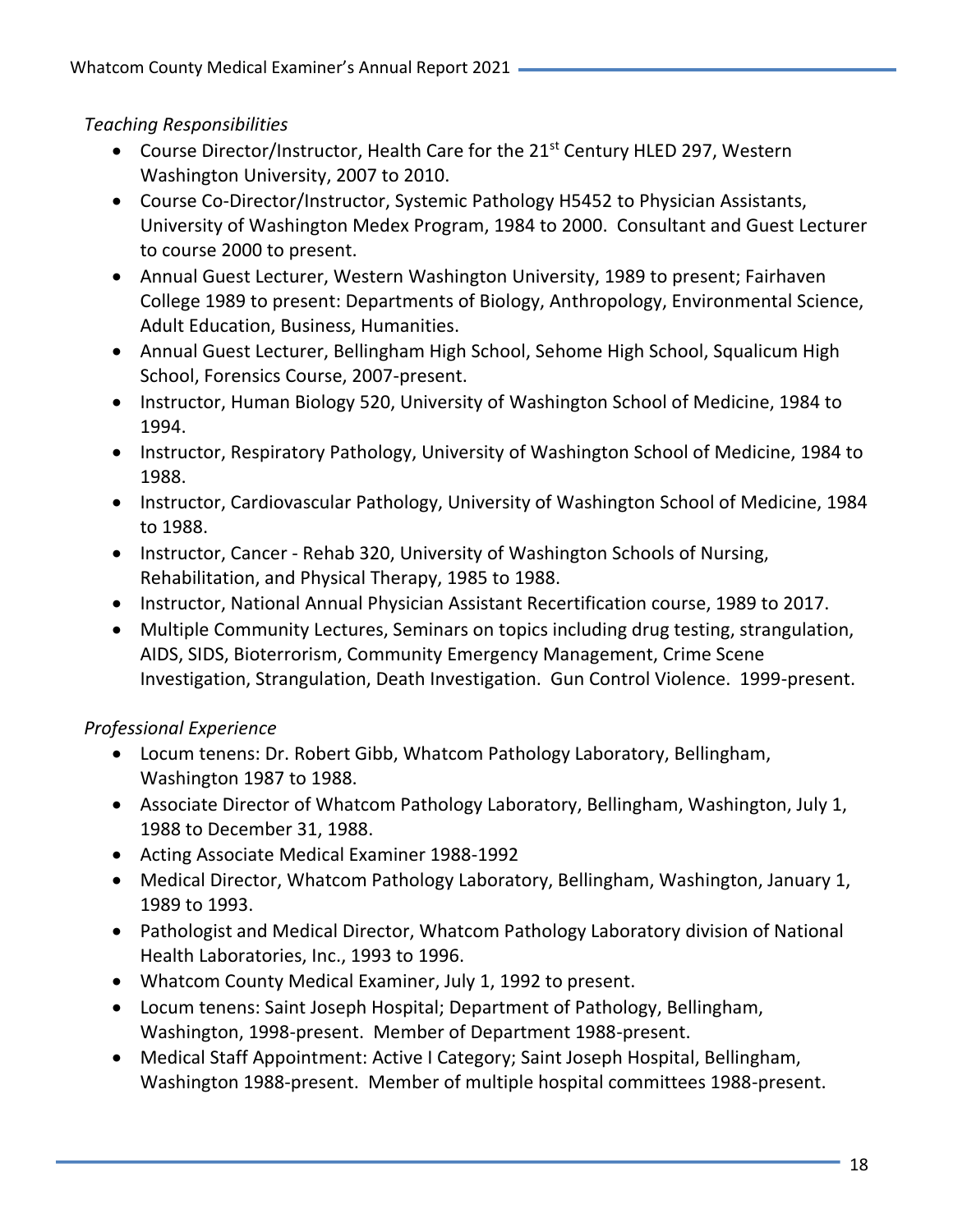## *Professional Affiliations*

- National Association of Medical Examiners.
- Washington Association of Coroners and Medical Examiners
- Pacific Northwest Forensic Society.
- American Academy of Forensic Sciences.
- Washington State Society of Pathologists.
- Pacific Northwest Society of Pathologists.
- American Society of Clinical Pathology.
- College of American Pathologists.
- Hogan Western Eye Pathology Study Group.
- American Medical Association.
- Whatcom County Medical Society.
- Washington State Medical Association.

#### *Community and Professional Board Positions*

- **Northwest Washington (Blue Shield) Medical Bureau:** Physician Liaison, 1989 to 1991, Board of Trustees, 1996 to 1998. Advisory Board of Trustees 1998-1999.
- **Regence Blue Shield Insurance Company:** Advisory Board, 2000 to 2006.
- **Whatcom County Medical Society:** Board of Trustees, 1988 to 2005, 2007 to present. Executive Committee 1993 to 2005. Secretary 1993, 2001; President Elect 1994, 2002; President 1995, 2003. State Representative Trustee 1996-2001, Legislative Chairman, 1990 to 2005.
- **Washington State Medical Association:** 2nd Vice President 1997-1998, Vice president 1998-1999. Executive Committee, 1997 to 1999. Interspeciality Council Representative, 1992 to 2000, Interspecialty Co-Chairman 1997-1999. Unified Counties Task Force, 1991-1993. MD/DO Task Force, 1992 to 1993. Nominating Committee, 1993-1995.
- **United Way** of Whatcom County: 1990 to 1996.
- **Mt. Baker Theater:** Board of Directors, 1990 to 1996.
- **Bellingham Rotary:** Member 1989 to present. Chairman of Social Committee, 1989- 1992, 1998-2000, 2007. Board of Trustees, 1992 to 1994. Program Chair and Vice President 2018-2019. President 2020-2021.
- **Chamber of Commerce and Industry**: Bellingham/Whatcom County. Board of Governors, 1993 to 1994.
- **Gang Nail Truss Co.:** Chairman of Board of Directors, 1996 to 1999.
- **Bellingham City Council:** Political Candidate 1997, lost in final election.
- **Saturna Investment:** Sextant Mutual Funds Board of Directors, 1995 to present. Chairman of Board of Directors 2017-present.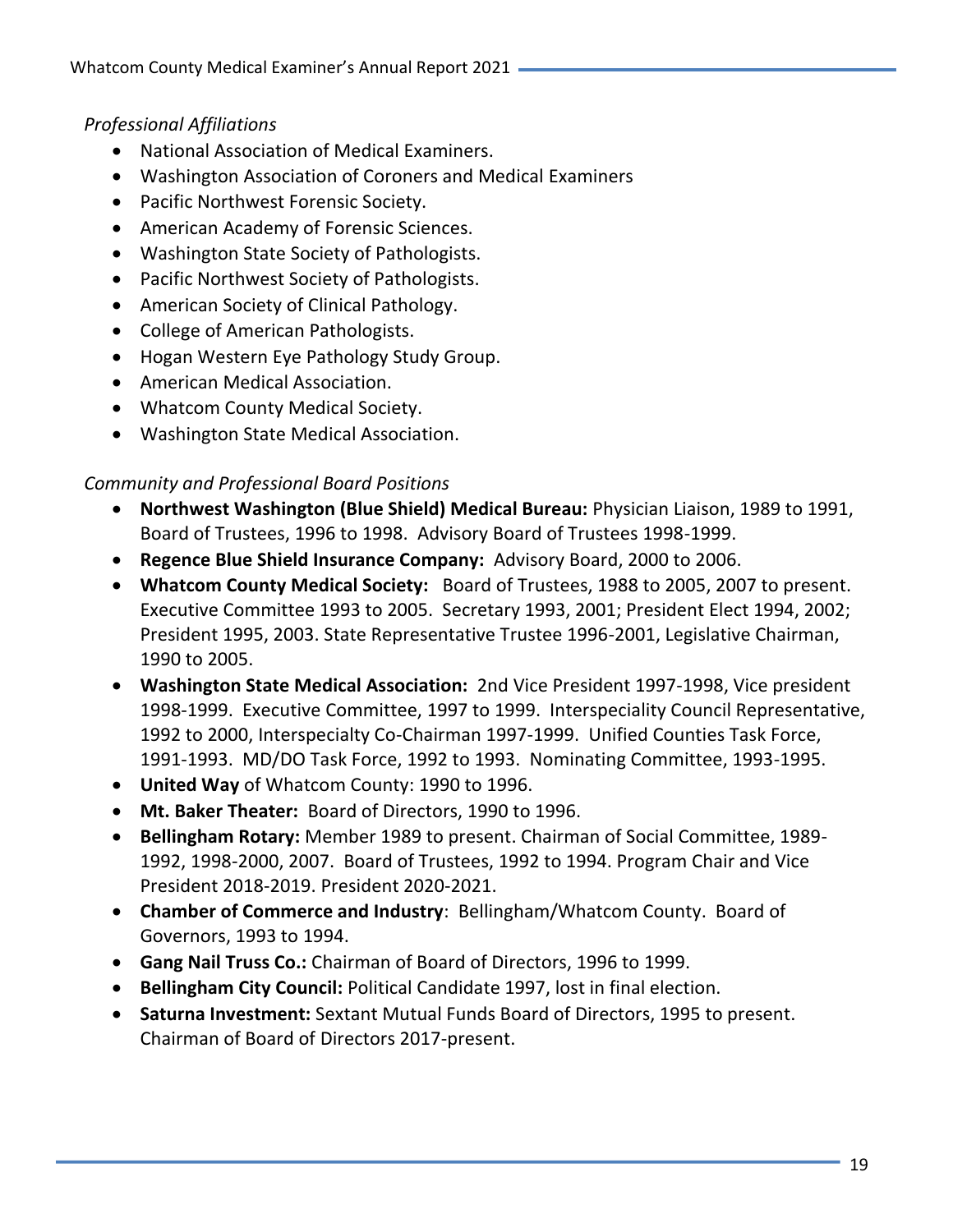- **Boy Scouts of America:** Mt. Baker Council Executive Board of Directors 1999 to 2006, Chairman Health and Safety, 1999-2001, Vice President for Properties 2001 to 2006. Attended Camp Philmont Health Safety/Risk Management Seminar 2001.
- **Northwest Business Club:** President 2000 to present.

## *Professional Presentations and Abstracts*

- "Contraception and Abortion in Post-Revolution Portugal. Compilation of Six Month Field Study." Lewis and Clark College, Portland, Oregon, three sessions, 1979 to 1980.
- "Hydrogel Contact Lenses and Permeability." Emory University Medical Student Research Day, Atlanta, Georgia, 1981.
- "Immunocytochemical Identification of Vulvar Melanoma and Distinction from Vulvar Paget's Disease." International Society of Gynecologic Oncologists Annual Meeting, Palm Springs, California, February 4, 1986.
- "Prostatic Carcinoma Metastatic to the Orbit." Conjoint Canadian Ocular Pathology Study Group and Hogan Eye Pathology Society Annual Meeting, Vancouver, British Columbia, June 21, 1986.
- "Radiologic Contrast Agents and Results of Laboratory Tests." Laboratory Medicine Grand Rounds, University of Washington, October 22, 1986.
- "Retrospective Diagnosis of a Second Malignancy Following Histologic Examination of the Eye." Hogan Eye Pathology Society Annual Meeting, San Francisco, California, December 13, 1986.
- "Postmortem Vitreous Humor Determination of Alpha-1-Acid-Glycoprotein." American College of Laboratory Physicians and Scientists Annual Meeting, Philadelphia, Pennsylvania, June 6, 1987. Recipient of Young Investigator Award.
- "Malignant Lymphoma of the Conjunctiva with 'Immunophenotypic and Immunogenotypic Analysis." Updates in Technology. Hogan Eye Pathology Annual Meeting, Seattle, Washington, October 18, 1987.
- "CK-MB Determination in the Diagnosis of Acute Myocardial Infarction." American College of Laboratory Physicians and Scientists Annual Meeting, Cincinnati, Ohio, June, 1988.
- "Recognizing Infectious Endocarditis." Washington Association of Physician Assistants Annual Fall Continuing Medical Education Meeting, Orcas Island, Washington, October 15*,* 1988.
- "Clinical Chemistry Updates in Technology." Washington Association of Physician Assistants Continuing Medical Education Meetings, Seattle, Washington, 1989 - 1997.
- "Anemia." Washington Association of Physician Assistants Continuing Medical Education Meetings, Seattle Washington, 1989 to present.
- "Acquired Immune Deficiency Syndrome." Whatcom County Medical Managers, Bellingham, Washington, March 15*,* 1989, 1990, 1992-1996.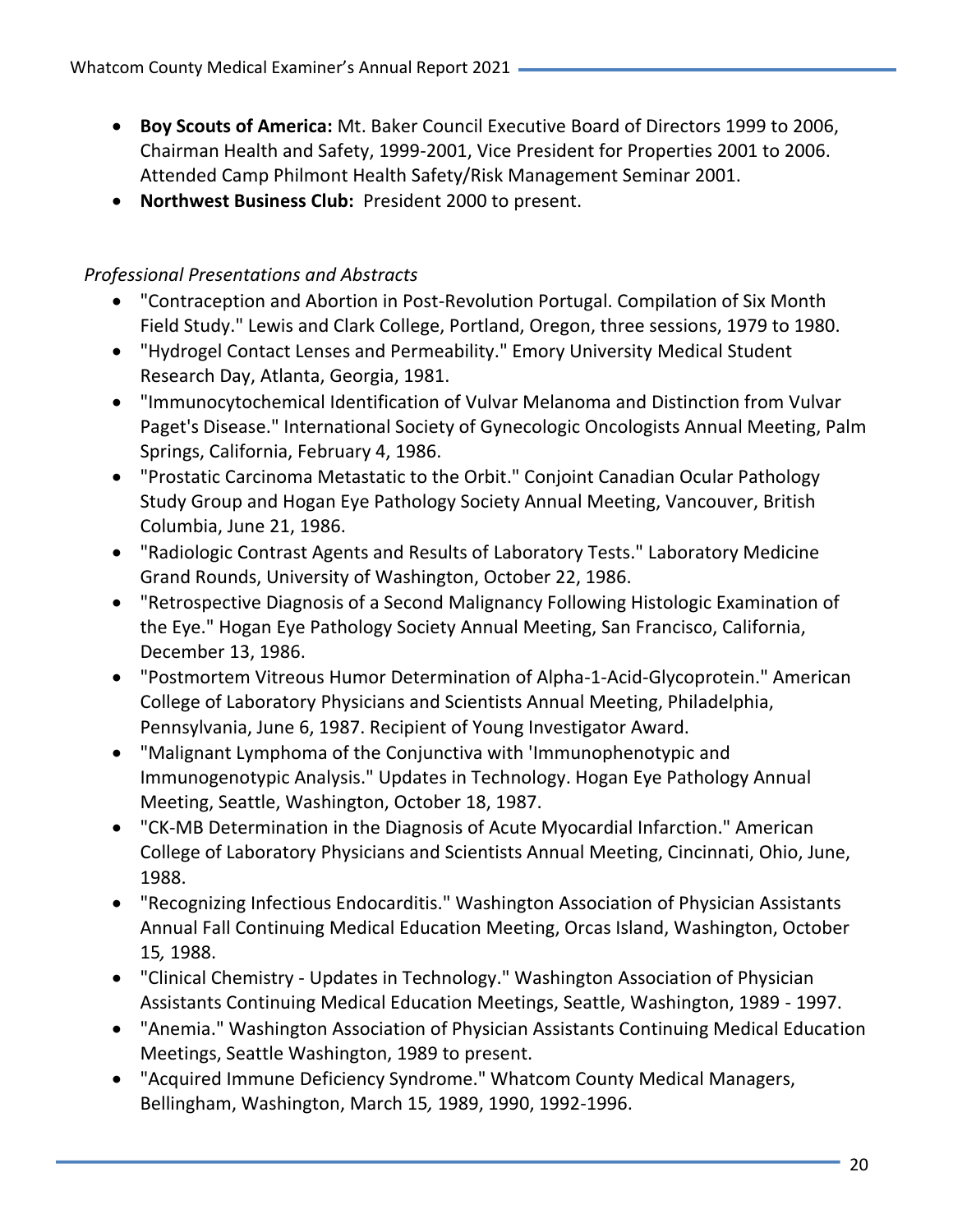• "Drug Testing -The Issues." STAR (Straight Talk About Responsibility) Annual Conference, Bellingham, Washington, March 17, 1989, 1993.

## *Publications and Research*

- Goldfogel, G.A., Sewell, D.L.: Preparation of sputum smears for acid-fast microscopy. *Journal of Clinical Microbiology.* 1981; 14:460 -462.
- Teefey, S., Montana, M.R., Goldfogel, G.A., Shuman, W.P.: Ultrasonic diagnosis of neutropenic colitis. *American Journal of Radiology.* 1987; 149:731-733.
- Abdel-Nabi, H., Schwartz, A.N., Goldfogel, G.A., Ortinati-Nabi, J.A., Matsuka, D.M., Unger, M.W., Wechter, D.: External scintigraphy of colorectal tumors with IN- 111-anti CEA monoclonal antibody: Correlation with surgical, histopathological and immunohistochemical findings. *Radiology.* 1988; 166:747 -752.
- Bacchi, C.E., Goldfogel, G.A., Greer, B.: Paget's disease and melanoma of the vulva. *Gynecologic Oncology.* 1992; 46:216-221.
- Gibb, R.P., Cockerham, H., Goldfogel, G.A., Yawson, G.M., Raisys, V.A.: Substance abuse testing of urine by GC/MS in scanning mode evaluated by proficiency studies, TLC/GC and EMIT. *Journal of Forensic Sciences.* 1993; 38:124 - 133.
- Logan B, Goldfogel G, Hamilton R, Kuhlman J. J . Five Deaths Resulting from Abuse of Dextromethorphan Sold Over the Internet. Anal Tox 33; 227-231:2009.
- Logan, K, Yeakel, JK, Goldfogel, G, Frost, P., Sandstrom, AA, Wickham, DJ: Dextromethorphan Abuse Leading to Assault, Suicide, or Homicide. *Journal of Forensic Sciences.* 2012: 1388-1394.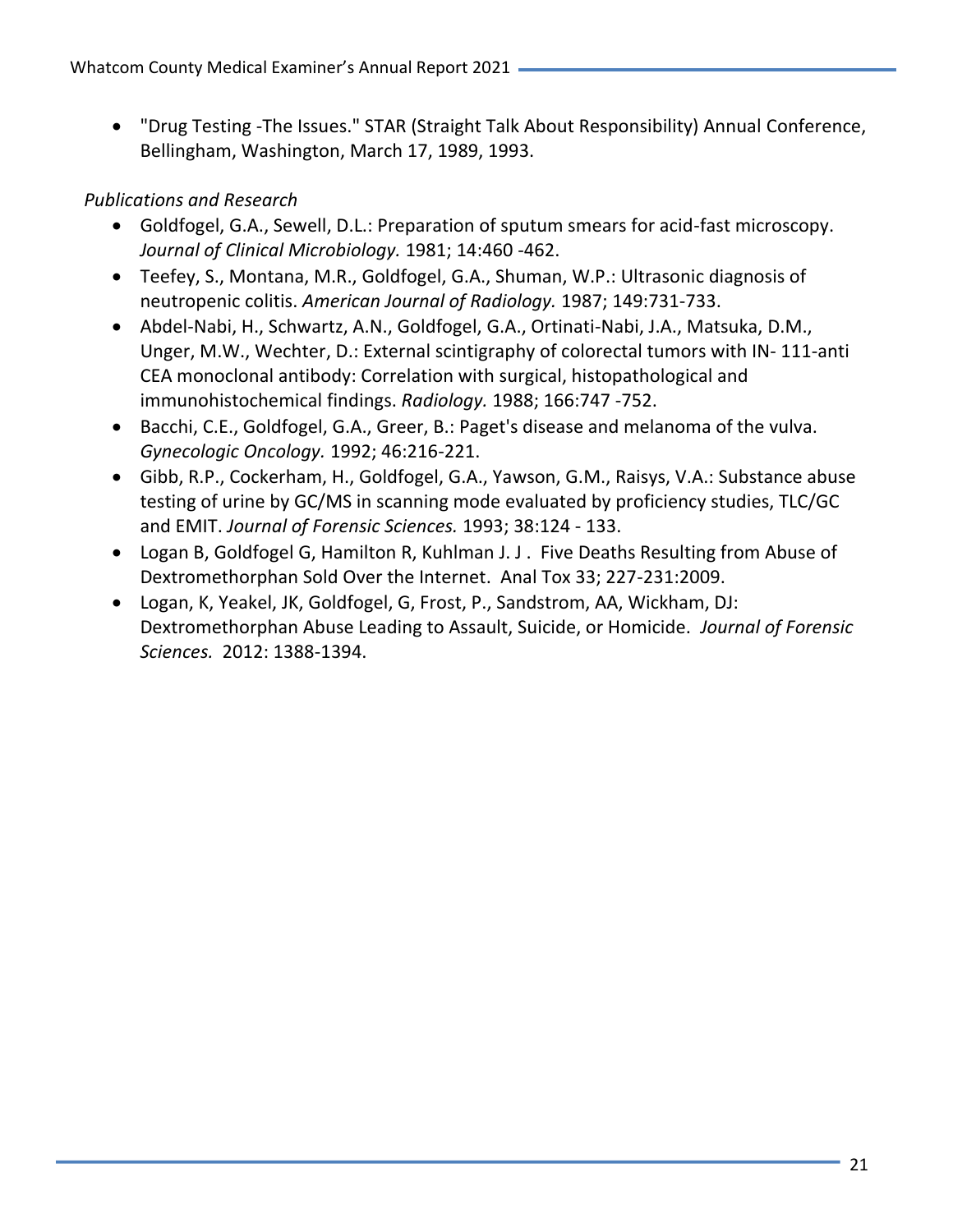**Jan C. Garavaglia, MD;** Whatcom County Forensic Pathologist, January 2016—present

#### *Education and Training:*

- **College:** St. Louis University, St. Louis, Missouri; A.B., magna cum laude, 1978
- **Medical School:** St. Louis University School of Medicine, St. Louis, Missouri; M.D., 1982
- **Internship:** Internal Medicine, St. Louis University Hospitals June 1982 June 1983
- **Residency:** Anatomic/Clinical Pathology, St. Louis University Hospital; July 1983 June 1987
- **Fellowship:** Forensic Pathology, Dade County Medical Examiner's Office, Miami, Florida; July 1987 – June 1988

## *Certification*

- Diplomate, American Board of Pathology in Combined Anatomic and Clinical Pathology; November 1988
- Diplomate, American Board of Pathology in Forensic Pathology; September 1989

#### *Professional Affiliations*

- American Society of Clinical Pathologists; 1984 1989
- Fellow, National Association of Medical Examiners
- Fellow, American Academy of Forensic Sciences
- National Association of Medical Examiners Foundation

#### *Community and Professional Board Positions*

- National Association of Medical Examiners Foundation; Board of Trustees; 2014 present
- National Association of Medical Examiners; Elected to Board of Directors; 2004 2010
- Central Florida Disaster Medical Coalition, Inc.; Board of Directors; April 2014 June 2015
- Advisory Board; TransLife Organ, Tissue and Transplant Services; Medical Examiner representative 2004-2015
- Harbor House of Central Florida Board of Advisors 2004-2015

#### *Awards*

- Orange County Commissioner's recognition award and proclamation of "Dr. G Day", June 3, 2015" for service to the county
- Translife, Central Florida Tissue and Organ Procurement Organization, award for work in encouraging tissue and organ transplantation, June 2015
- St. Cloud Police Department, Osceola County Florida Recognition Award for service to the department, 2014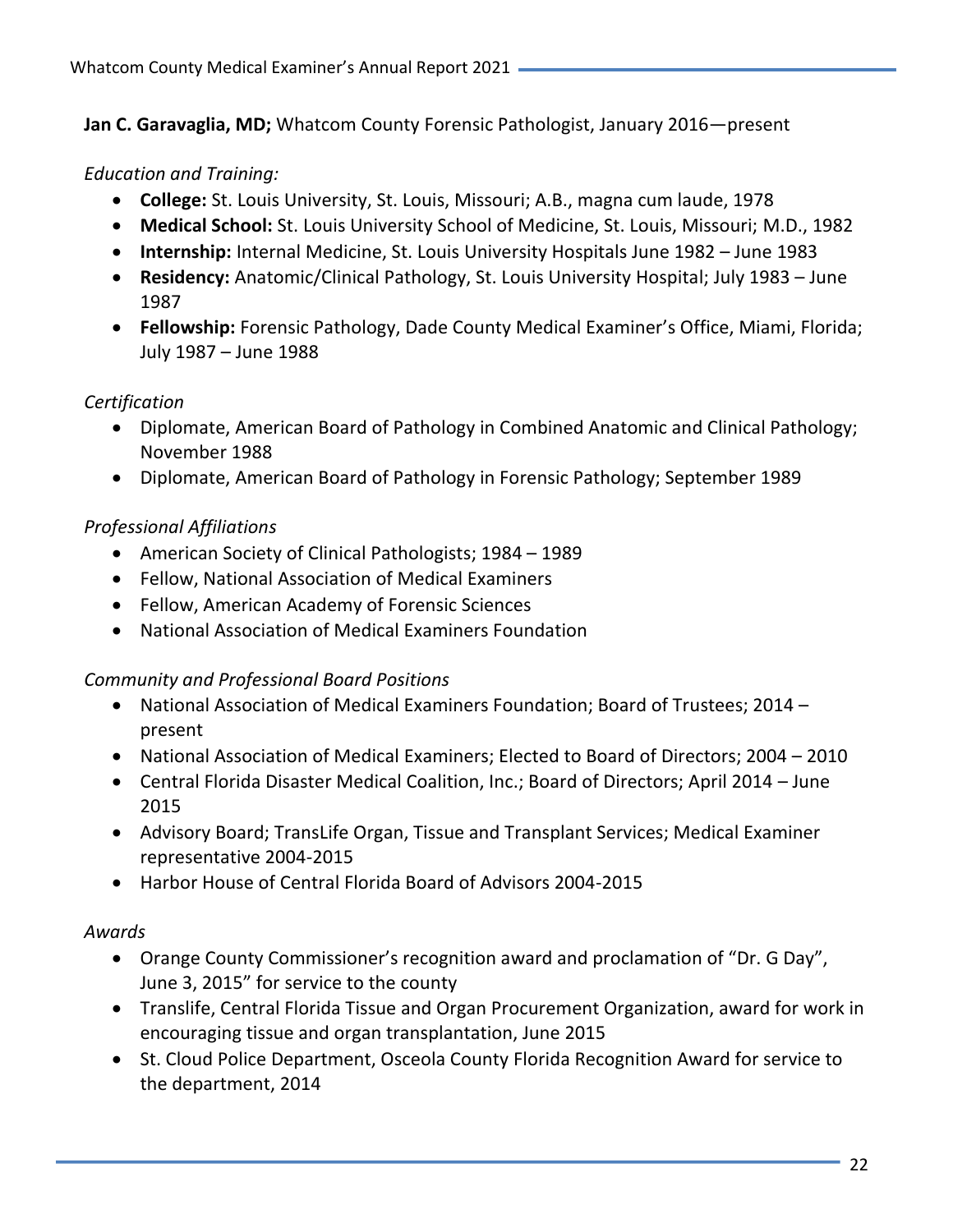- Distinguished Humanitarian Award, presented by the Liberty Science Center, Jersey City, New Jersey, November 5th 2012
- Orlando Police Department, Good Citizens Award for service to the department, presented by Police Chief Val Demmings, 2010
- Sheriff's Citation Medal presented January 17, 2006, by Orange County Sheriff Kevin Beary "in recognition of outstanding service to the Sheriff's Office and the citizens of Orange County."
- Hidalgo Award presented on November 14, 2000, by Bexar
- County Commissioners Court for "Outstanding work assisting agencies and providing forensic science services during a multi-jurisdictional capital murder investigation."

## *Media:*

- Host of the "Dr. G Medical Examiner Series" Discovery Health Network, 2003 2012
- Winner of the International Health and Medical Media Award for Best Health Series, "Freddie Award," 2008

# *Guest Appearances:*

- CNN, Don Lemon Show, 2016
- CNN, Legal View with Ashleigh Banfield,
- Several appearances, 2014, 2015, 2016
- Anderson Live, with Anderson Cooper,v appearances in 2012
- Dr. David Drew Pinsky, television show, multiple appearances in 2012
- Today Show, December 2011
- Dr. Oz television show; 6 appearances, 2009-2011
- Rachel Ray television talk show, January and April 2009
- Good Morning America, December 2008
- Larry King Live, December 2005
- Oprah Winfrey Show and Oxygen Network, "After the Show," October 2003
- Featured in article "Florida Trend" magazine, "Icon" famous Floridian series, 2010
- Subject of "Mayor's Author Talk" for Tampa, Florida television show, 2009
- Subject of Documentary for French Television, 2002
- Featured in article "Redbook" magazine, 1997

# *Publications*

- Yu L, Garavaglia J, Wallace MR. "Infectious Causes of Death in the Medical Examiner's Office." American Journal of Forensic Medicine and Pathology, March 2016; Vol 36: 36- 38
- Wallace MR, Garavaglia JC, Kaplan EL. "Prosector's Streptococcal Pharyngitis." Infect Dis Clin Pract, 2012; 20: 349-50.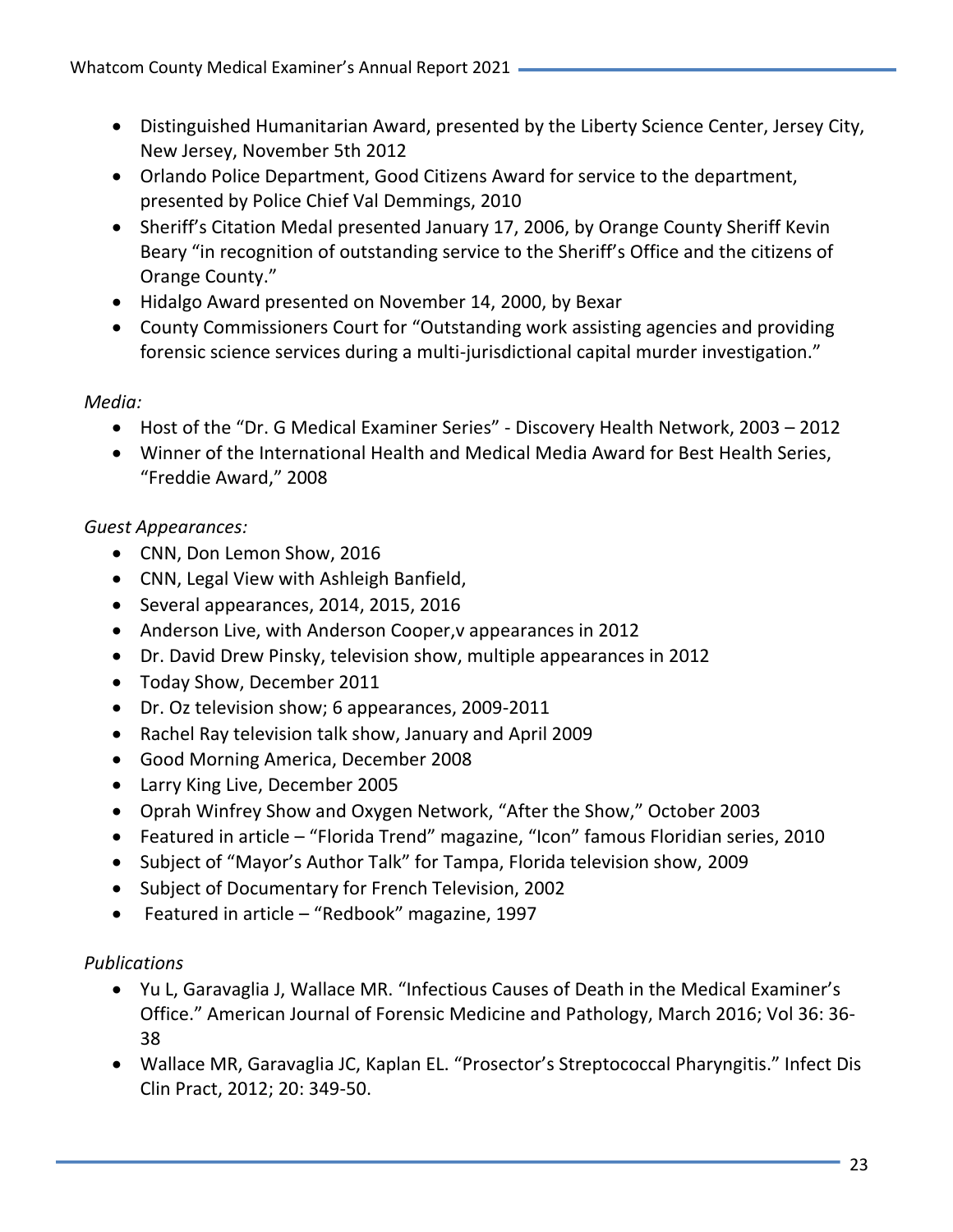- Stephany JD, Garavaglia JC, Pearl GS. "Sudden Death in a 27-Year-Old Man with Chiari Malformation." American Journal of Forensic Medicine and Pathology, September 2008; 29(30): 249-50.
- Stewart, RM, Myers JG, Dent DL, Ermis P, Gary GA, Villarreal R, Blow O, Woods B, McFarland M, Garavaglia JC, Root HO, Pruitt, BA. "Seven Hundred Fifty-three Consecutive Deaths in a Level I Trauma Center. The Argument for Injury Prevention." Journal of Trauma, 2003 Jan; 59(1) 66-70
- Kunsman GW, Kunsman CM, Presses CL, Garavaglia JC, Farley NJ. "Mixed Drug Intoxication Involving Venlafaxine and Verapamil." Journal of Forensic Sciences, July 2000; 45(4): 926-928.
- Garavaglia JC. "Weapon Location following Suicidal Gunshot Wounds." The American Journal of Forensic Medicine and Pathology, March 1999; 20(1): 105.
- Book Review: Death Investigator's Handbook: A Field Guide to Crime Scene Processing, Forensic Evaluations, and Investigative Technique. By Louis Eliopolus. The American Journal of Forensic Medicine and Pathology, Sept. 1995; 16(3): 263-264.
- Garavaglia JC, Gnepp D. "Intramuscular (infiltrating) Lipoma of the Tongue." Oral Surgery, Oral Medicine, Oral Pathology, March 1987; 63: 348-350.
- How Not to Die: Surprising Lessons in Living Longer, Safer and Healthier, Jan Garavaglia, M.D.; Crown Publishers, 2008.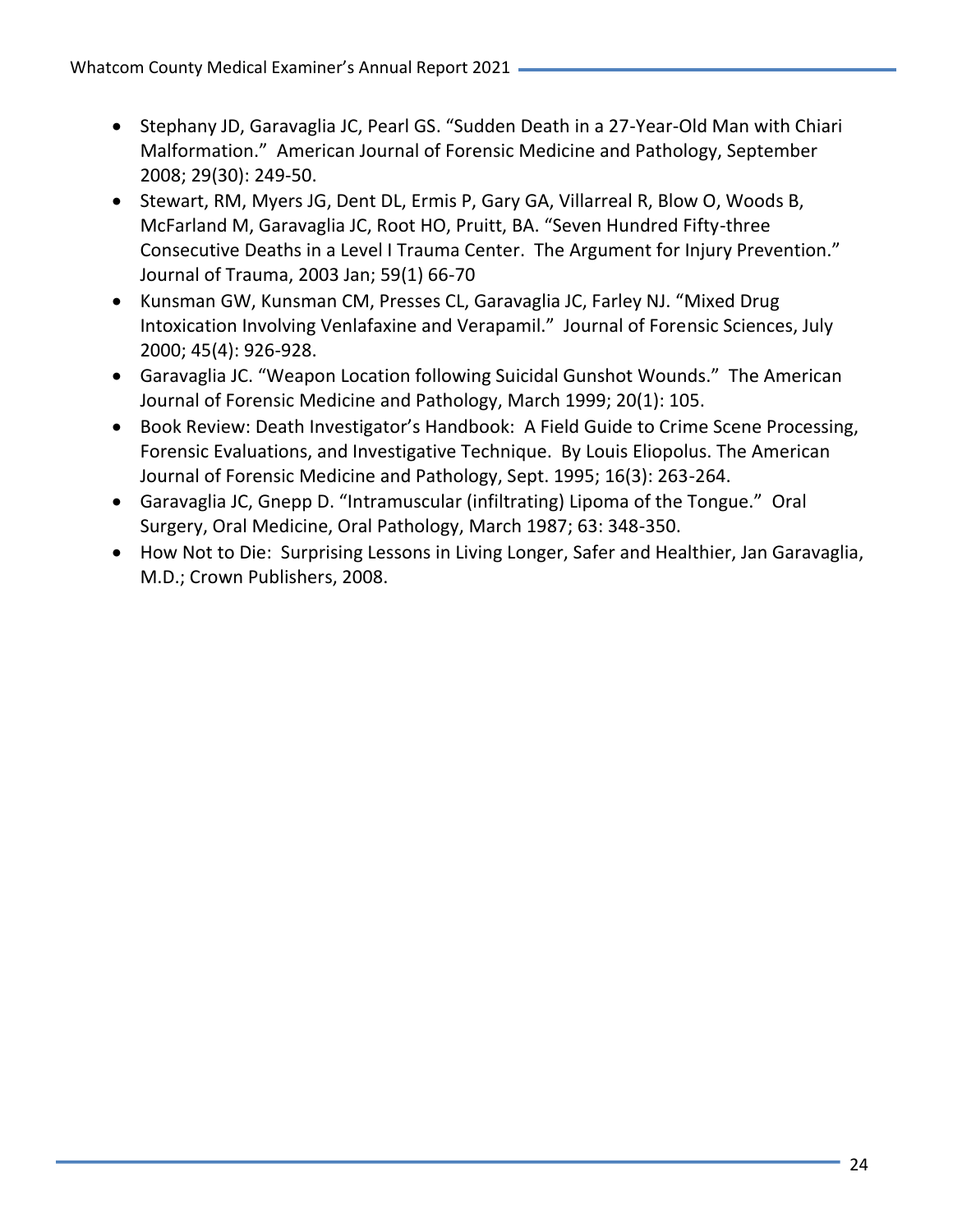**Dennis James Wickham, M.D.;** Whatcom County Forensic Pathologist, November 2019-present

## *Education and Training:*

- **College:** Pacific University, Forest Grove, Oregon, September 1972-May 1974
- •Linfield College, McMinnville, Oregon, September 1974-December 1975, Degree: Bachelor of Arts 1976
- **Medical School:** University of Oregon Health Sciences, School of Medicine, Portland, Oregon, September 1976-June 1981 Degree: Doctor of Medicine June 12, 1981
- **Student Fellowship:** University of Oregon Health Sciences, School of Medicine, Department of Pathology, Student Fellowship in Pathology, June 1978-June 1981
- **Internship:** Blodgett Memorial Medical Center, Grand Rapids, Michigan, Flexible Internship, July 1981-June1982
- **Residency:** University of Colorado Health Sciences Center, Denver Colorado, Anatomic & Clinical Pathology, July 1982-June 1986 Dade County Medical Examiner Department and University of Miami School of Medicine, Miami, Florida, Forensic Pathology, July 1986-June 1987

## *Awards*

• Alma B. Sneeden Award for Excellence in Pathology, Department of Pathology, University of Oregon, Health Science Center, June 1981

# *Appointments*

- Associate Medical Examiner, Dade County Medical Examiner Department, Miami, Florida, June1986-June 1987
- Associate Medical Examiner, Brevard County Medical Examiner's Office, Rockledge, Florida, August 1987-December 1988
- Staff Pathologist, March 1988-Jan 1989, Consulting Medical Staff, January 1989-October 1993, Holmes Regional Medical Center, Melbourne, Florida
- Interim Medical Examiner, Brevard County Medical Examiner's Office, Rockledge, Florida December 1988-February 1989
- District Medical Examiner, Brevard County Medical Examiner's Office, Rockledge, Florida, February 1989-November 1996
- Medical Examiner, Clark County Medical Examiner's Office, Vancouver, Washington, January 1997-January 2019
- Sudden Infant Death Syndrome Advisory Council, State of Florida, October 1993-July 1995
- Florida Statewide Organ and Tissue Procurement and Transplantation Advisory Board, December 1995-November 1996
- Forensic Investigation Council, State of Washington, August 1999-January 2019